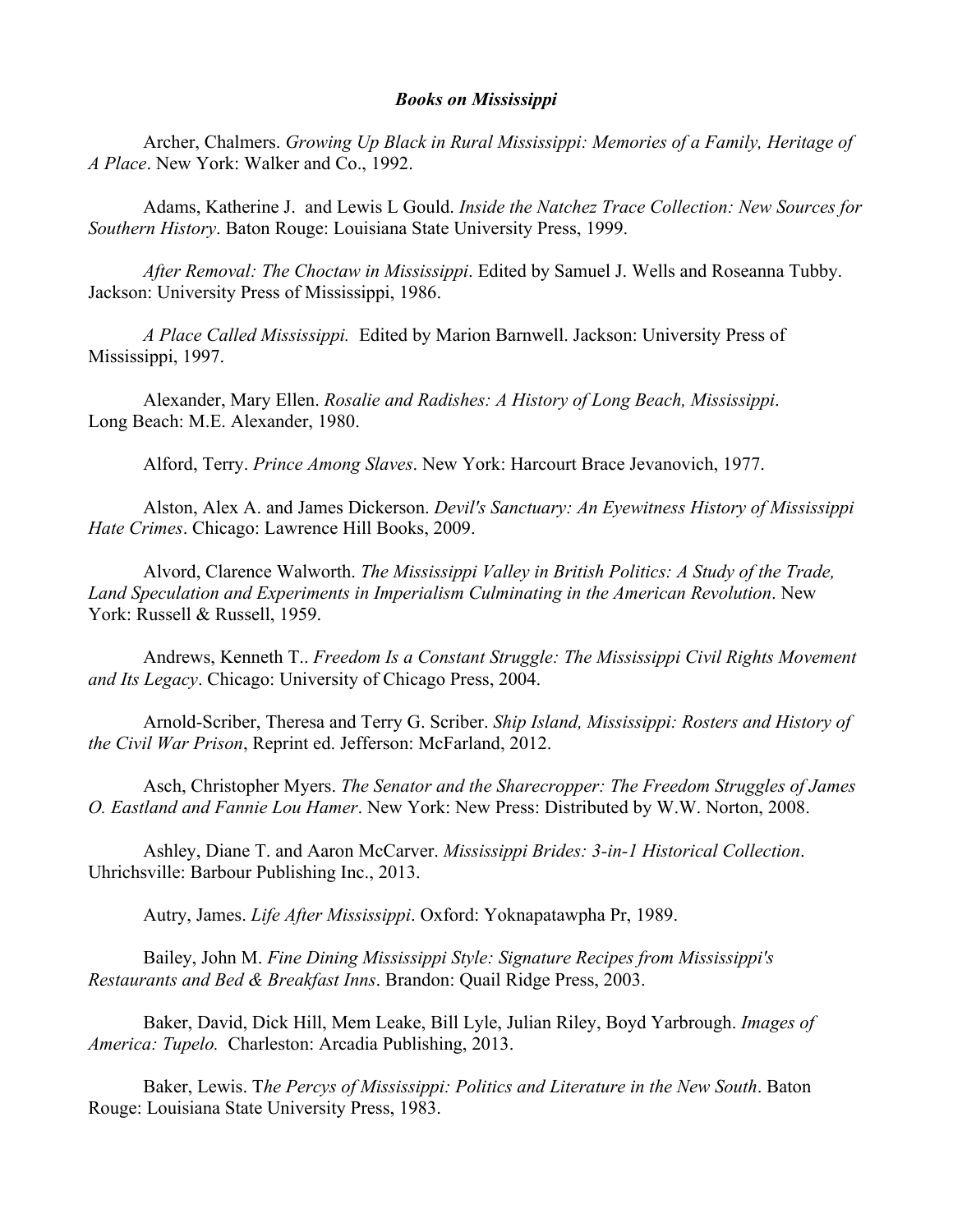Baldwin, Joseph G. *The Flush Times of Alabama and Mississippi: A Series of Sketches*. Baton Rouge: Louisiana State University Press, 1987.

Ball, Howard. *Justice in Mississippi: The Murder Trial of Edgar Ray Killen*. Lawrence: Univ Pr of Kansas, 2006.

Ball, Howard. *Murder in Mississippi: United States v. Price and the Struggle for Civil Rights*. Lawrence: University Press of Kansas, 2004.

Ballard, Michael B. *Civil War Mississippi: A Guide*. Jackson: University Press of Mississippi, 2000.

Ballard, Michael B. *The Civil War in Mississippi: Major Campaigns and Battles*. Jackson: University Press of Mississippi, 2011.

Ballard, Michael B. *Maroon and White: Mississippi State University, 1878-2003*. Jackson: University Press of Mississippi, 2008.

Ballard, Michael B. *Vicksburg: The Campaign That Opened the Mississippi*. Chapel Hill: The University of North Carolina Press, 2004.

Barnett, James F. *Mississippi's American Indians*. Jackson: University Press of Mississippi, 2012.

Barrett, Russell H. *Integration at Ole Miss*. Chicago: Quadrangle Books, 1965.

Barney, Wiliam L. *The Secessionist Impulse: Alabama and Mississippi in* 1860. Princeton: Princeton University Press, 1974.

Barry, John M. *Rising Tide: The Great Mississippi Flood of 1927 and How It Changed America*. New York: Simon & Schuster, 1997.

Barnwell, Marion. *A Place Called Mississippi: Collected Narratives*. Jackson: University Press of Mississippi, 1997.

Bearss, Edwin C. *Decision in Mississippi: Mississippi's Important Role in the War Between the States*. Jackson: Mississippi Commission on the War Between the States, 1962.

Bearss, Edwin C. *The Battle of Jackson, May 14, 1863.* Baltimore: Gateway Press, 1981.

Bearss, Edwin C. *The Campaign for Vicksburg*. Dayton: Morningside, 1985-1986.

Bearss, Margie Riddle. *Sherman's Forgotten Campaign: The Meridian Expedition*. Baltimore: Gateway Press, 1987.

Beck, Brandon H. *The Battle of Okolona: Defending the Mississippi Prairie*. Charleston: The History Press, 2009.

Belfrage, Sally. *Freedom Summer*. New York: Viking Press, 1965.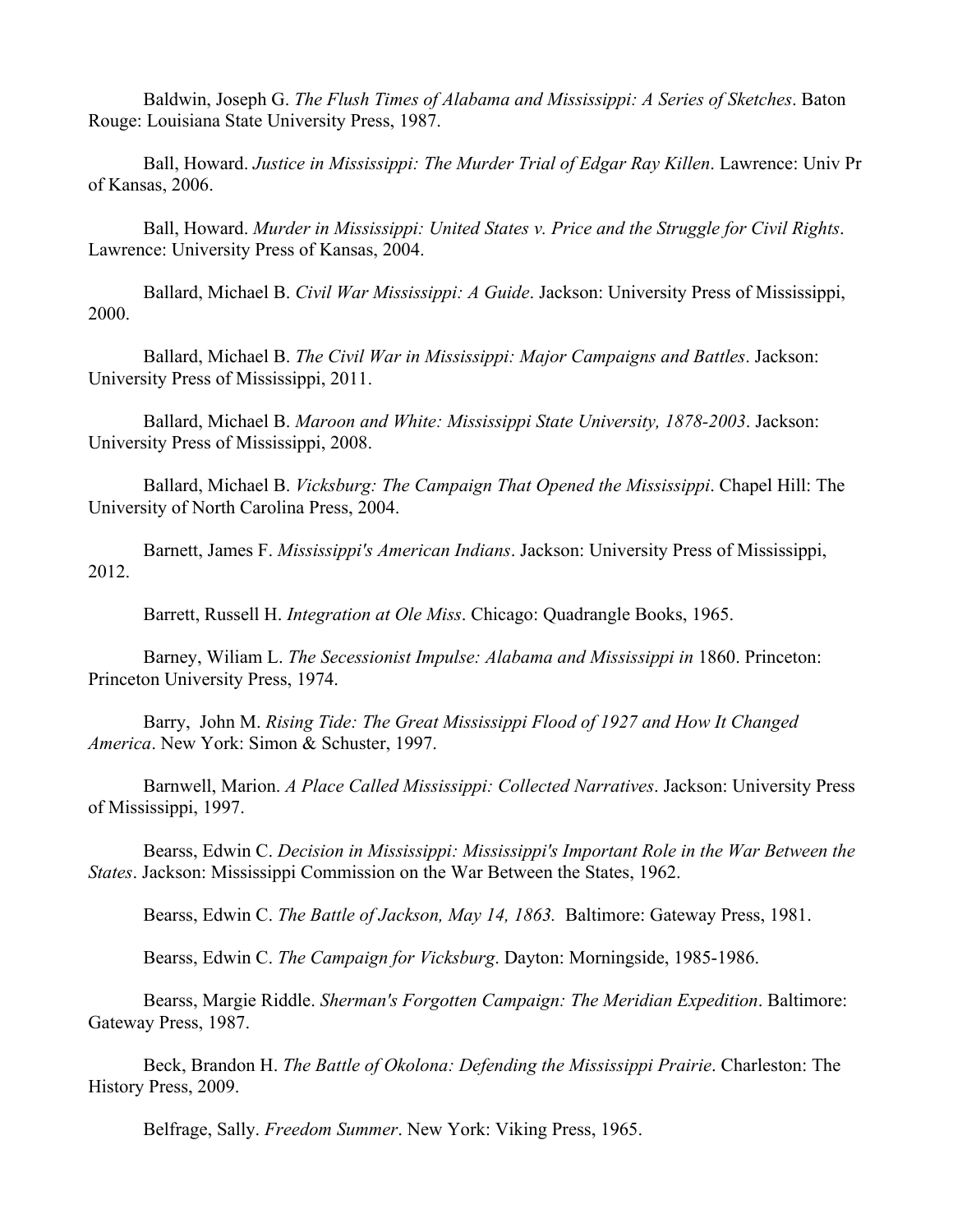Bercaw, Nancy. **G***endered Freedoms: Race, Rights, and the Politics of Household in the Delta, 1861-1875*. Gainesville: University Press of Florida, 2003.

Berry, Jason. *Amazing Grace: With Charles Eves in Mississippi*. New York: Saturday Review Press, 1973.

*Best of the Best from Mississippi Cookbook: Selected Recipes from Mississippi's Favorite Cookbooks*. Edited by Gwen McKee and Barbara Moseley. Brandon: Quail Ridge Press, 2003.

Bettersworth, John Knox. *Confederate Mississippi: The People and Policies of a Cotton State in Wartime*. University Station, Baton Rouge: Louisiana State University Press, 1943.

Bettersworth, John Knox, James W Silver, and Mississippi. Department of Archives and History *Mississippi in the Confederacy*. Baton Rouge: Published for the Mississippi Dept. of Archives and History, Jackson: by Louisiana State University Press, 1961.

*Biographical & Historical Memoirs of Mississippi: Biographical & Hist. Memoirs of Mississippi, Vol. II, Part II*. Edited by Goodspeed's. Gretna: Firebird Press, 1999.

Bishop, Randy. *Mississippi's Civil War Battlefields: A Guide to Their History and Preservation*. Gretna: Pelican Publishing, 2010.

Black, Patti Carr. *American Masters of the Mississippi Gulf Coast: George Ohr, Dusti Bonge, Walter Anderson, Richmond Barthe.* Jackson: University Press of Mississippi, 2009.

Black, Patti Carr. *Mississippi Story*. Jackson: University Press of Mississippi, 2007.

Black, Patti Carr and Marion Barnwell. *Touring Literary Mississipp*i. Jackson: University Press of Mississippi, 2002.

Bloom, Khaled J. *The Mississippi Valley's Great Yellow Fever Epidemic of 1878*. Baton Rouge: Louisiana State University Press, 1993.

Bolton, Charles C. *Poor Whites of the Antebellum South: Tenants and Laborers in Central North Carolina and Northeast Mississippi*. Durham: Duke University Press, 1994.

Bolton, Charles C. *The Hardest Deal of All: The Battle Over School Integration in Mississippi, 1870-1980*. Jackson: University Press of Mississippi, 2005.

Bolton, Charles C. *William F. Winter and the New Mississippi: A Biography*. Jackson: University Press of Mississippi, 2013.

Bond, Bradley G. *Mississippi: A Documentary History*. Jackson: University Press of Mississippi, 2003.

Bond, Bradley G. *Political Culture in the Nineteenth-Century South: Mississippi, 1830-1900*. Baton Rouge: Louisiana State University Press, 1995.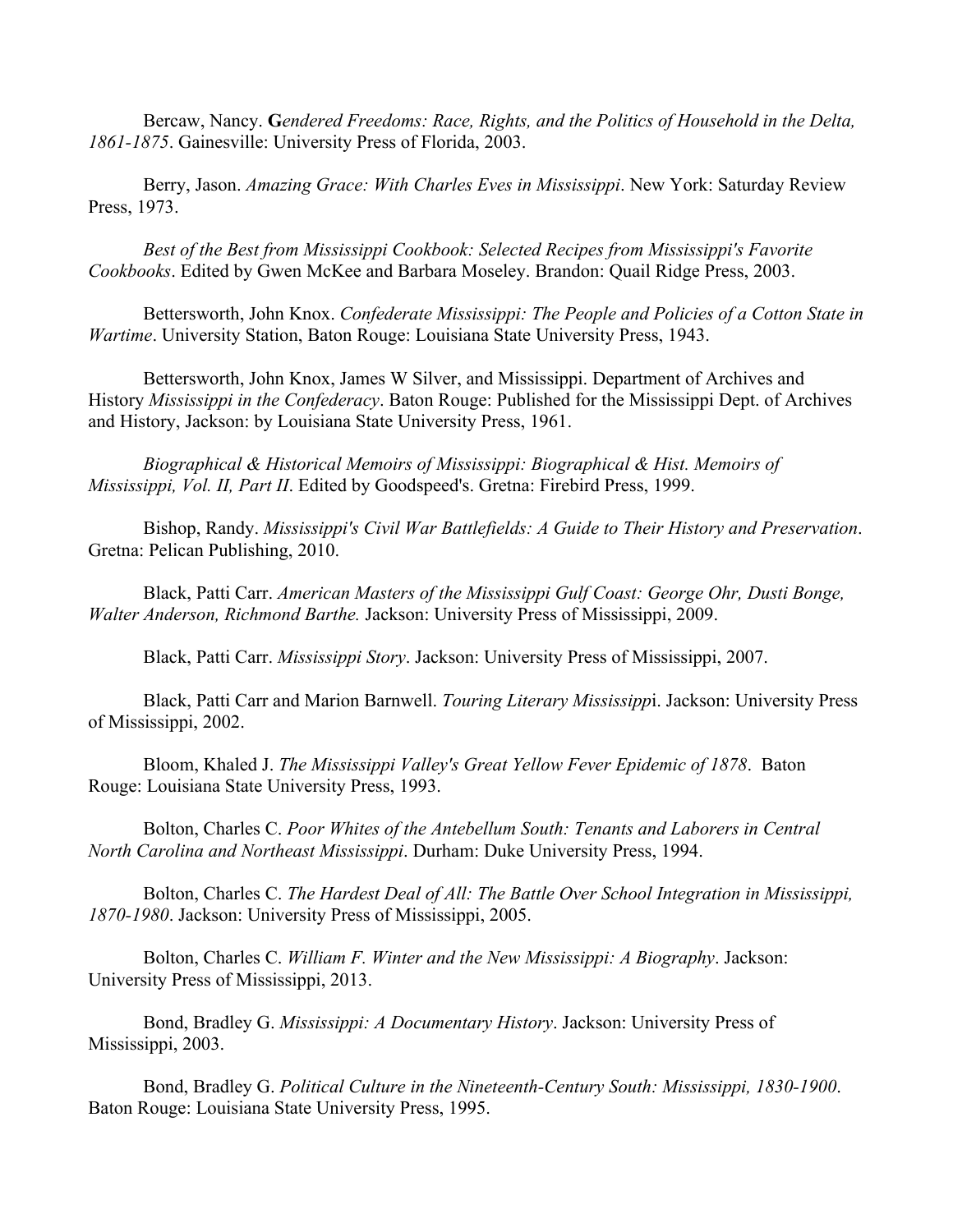Boudreaux, Edmond. *Legends and Lore of the Mississippi Golden Gulf Coast*. Charleston: The History Press, 2013.

Boudreaux, Edmond. *The Seafood Capital of the World: Biloxi's Maritime History*. Charleston: The History Press, 2011.

Bowers, Rick. *Spies of Mississippi: The True Story of the Spy Network that Tried to Destroy The Civil Rights Movement*. Washington D.C.: National Geographic, 2010.

Brandfon, Robert L. *Cotton Kingdom of the New South: A History of the Yazoo Mississippi Delta From Reconstruction to the Twentieth Century*. Cambridge: Harvard University Press, 1967.

Broach, Murry. *Mississippi Slaves Tell It Like It Was*. Greenville: Lillie Ross Productions, 2004.

Brown, A. J. *History of Newton County, Mississippi.* Gretna: Firebird Press, 1998.

Brown, Calvin S. *Archeology of Mississippi*. Jackson: University Press of Mississippi, 1992.

Brown, Margaret Kimball and Lawrie Cena Dean. *The French Colony in the Mid-Mississippi Valley*. Carbondale: American Kestrel Books, 1995.

Brooke, Steven. *The Majesty of* Natchez, 2<sup>nd</sup> ed. Gretna: Pelican Publishing, 1999.

Brown, Larry. *Joe*. New York: Warner Books, 1991.

Brown, Rosellen. *Civil Wars*. New York: Dell, 1984.

Buchanan, Thomas C. *Black Life on the Mississippi: Slaves, Free Blacks, and the Western Steamboat World*. Chapel Hill: The University of North Carolina Press, 2004.

Burdine, Jane Rule. *Delta Deep Down*. Jackson: University Press of Mississippi, 2008.

Burke, David Allen. *Atomic Testing in Mississippi: Project Dribble and the Quest for Nuclear Weapons Treaty Verification in the Cold War Era*. Baton Rouge: Louisiana State University Press, 2012.

Burner, Eric. A*nd Gently He Shall Lead Them: Robert Parris Moses and Civil Rights in Mississippi*. New York: New York University Press, 1994.

Bush, Chet. *Called to the Fire: A Witness for God in Mississippi: The Story of Dr. Charles Johnson*. Nashville: Abingdon Press, 2013.

Busbee Jr., Westley F. *Mississippi: A History*. Hoboken: Wiley-Blackwell, 2005.

Butler, Pierce. *The Unhurried Years: Memories of the old Natchez Region*. Baton Rouge: Louisiana State Univ. Press, 1948.

Bynum, Victoria E. *The Free State of Jones: Mississippi's Longest Civil War*. Chapel Hill: The University of North Carolina Press, 2002.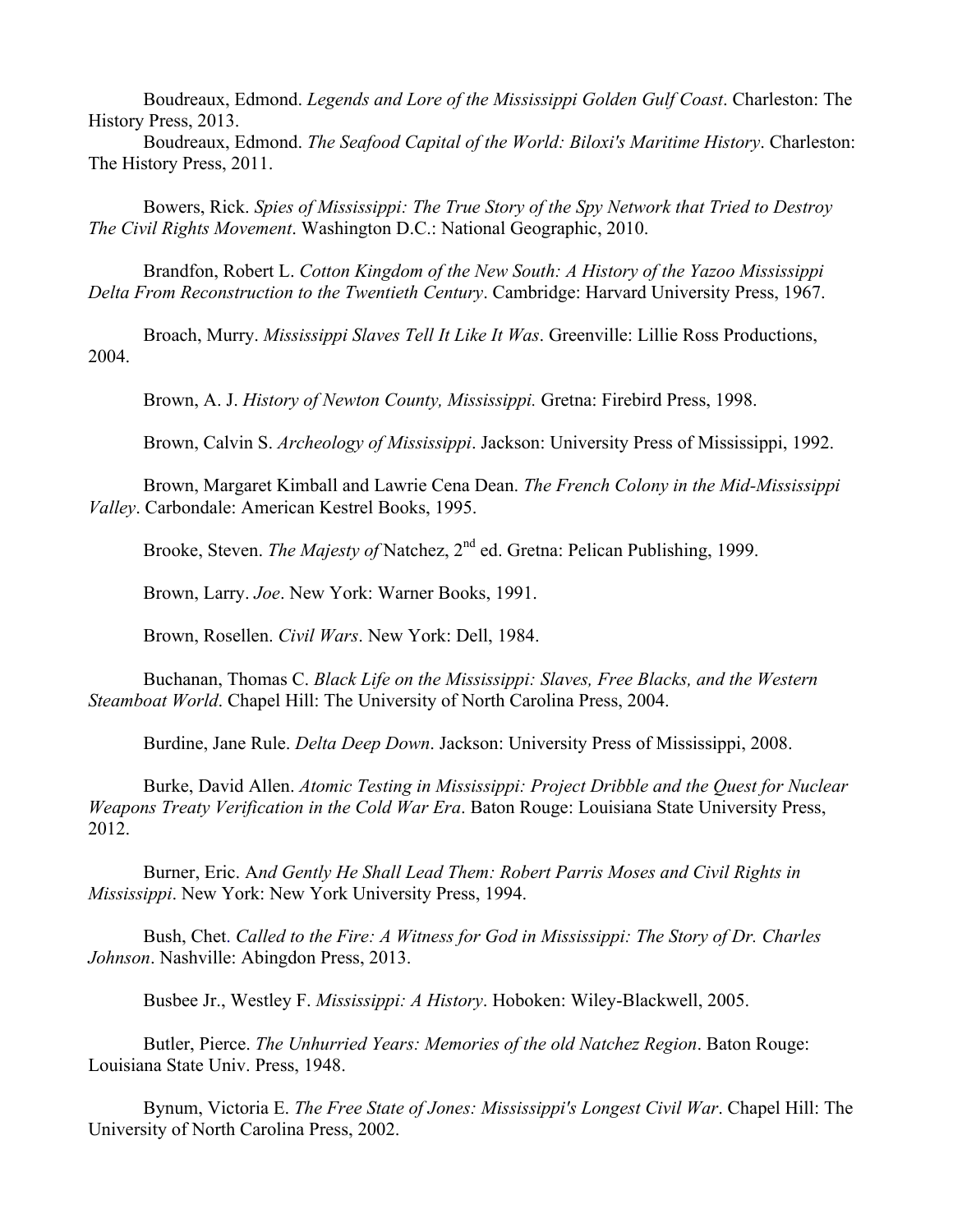Cagin, Seth. *We Are Not Afraid: The Story of Goodman, Schwerner, and Chaney and the Civil Rights Campaign For Mississippi*.. New York: Macmillan Pub. Co., 1988.

Campbell, Bebe Moore. *Your Blues Ain't Like Mine*. New York: Ballatine Books, 1992.

Campbell, Will D. *Brother to a Dragonfly*. New York: Continuum, 1979.

Campbell, Will D.. *Providence*. Atlanta, Ga.: Longstreet Press, 1992.

Carson, James Taylor. *Searching For the Bright Path: The Mississippi Choctaws from Prehistory to Removal.* Lincoln: University of Nebraska Press, 1999.

Carson, Robert. *America the Beautiful. Mississippi*. Chicago: Childrens Press, 1989.

Carter, Hodding. *The South Strikes Back*. Garden City: Doubleday, 1959.

Cawthon, Richard J. *Lost Churches of Mississippi*. Jackson: University Press of Mississippi, 2010.

*Christmas Memories from Mississippi*. Edited by Charline R. McCord and Judy H. Tucker. Jackson: University Press of Mississippi, 2010.

The Clarion-Ledger. *Mississippi Memories Volume II 1940-1999*. Battle Ground: Pediment Publishing, 2000.

Clarke, Hewitt. *Thunder At Meridian: A True Story of Courage and Violence in the Deepest South*. Meridian: Lone Star Press, 1995.

Claiborne, John Francis Hamtramck. *Mississippi, As A Province, Territory and State, with Biographical Notices of Eminent Citizens, Volume 1-Primary Source Edition*. Charleston: Nabu Press, 2013.

Clay, Maude Schuyler. *Delta Land*. Jackson: University Press of Mississippi, 1999.

Cobb, James C. *The Most Southern Place on Earth: The Mississippi Delta and the Roots of Regional Identity*. New York: Oxford University Press, 1992.

Cohen, Edward. *The Peddler's Grandson: Growing Up Jewish in Mississippi*. Jackson: University of Mississippi, 1999.

Cohn, David L. *God Shakes Creation*. New York: London: Harper & Brothers, 1935.

Cohn, David Lewis. *Where I was Born and Raised*. Boston: Houghton, Mifflin Co., 1948.

Cohodas, Nadine. *The Band Played Dixie: Race and the Liberal Conscience at Ole Miss*. New York: Free Press, 1997.

*Coming Home to Mississippi*. Edited by Charline R. McCord and Judy H. Tucker. Jackson: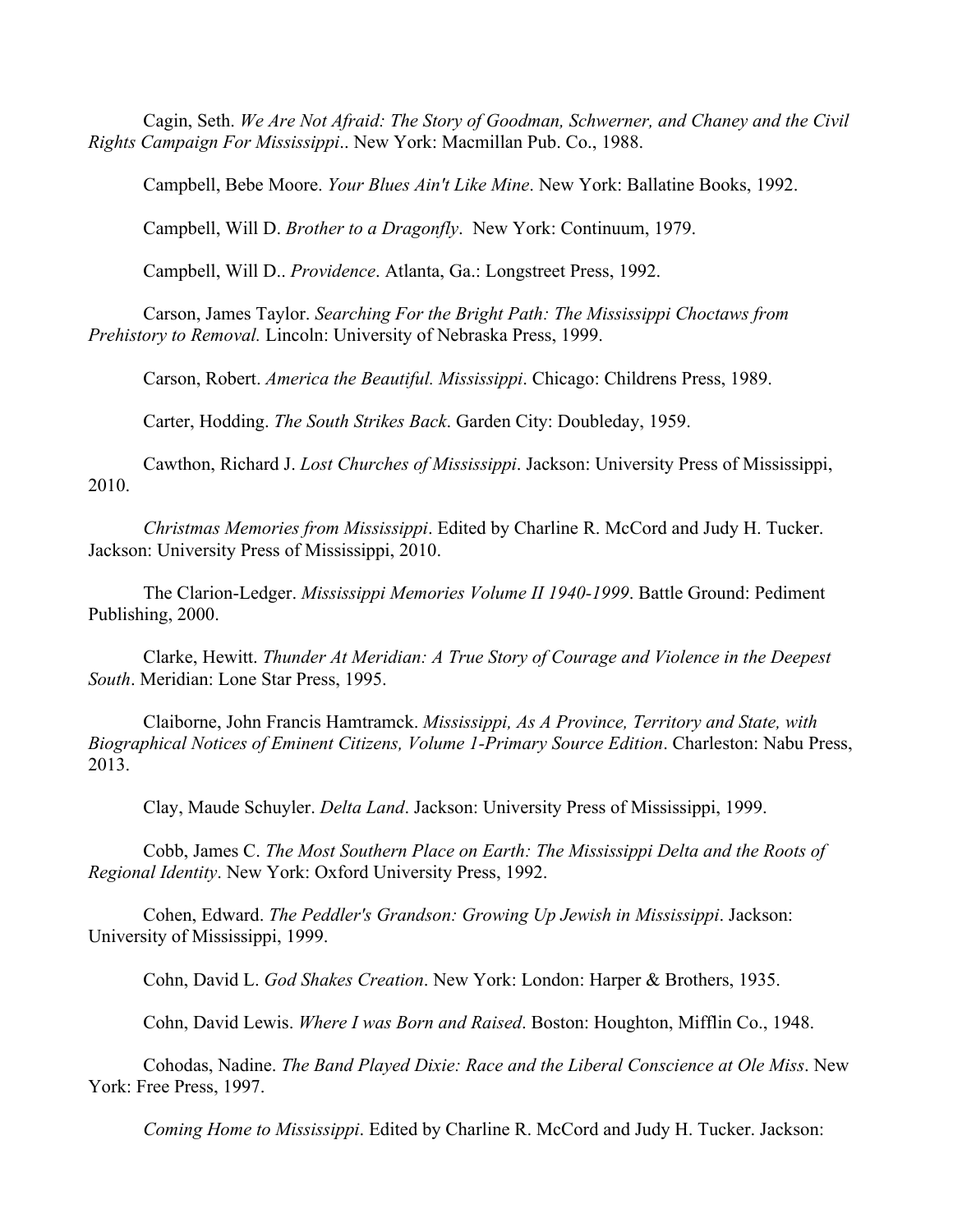University Press of Mississippi, 2013.

Cortner, Richard C. *A Scottsboro Case in Mississippi: The Supreme Court and Brown V. Mississippi*. Jackson: University Press of Mississippi, 2005.

Covington, Linda Fay. *Mama Tell Me a Hard Time Story: A Series of Motivational Stories About Life in Mississippi in the 1950s and 1960s as a Sharecropper's Daughter and ... to Continue to Influence Generations to Come*. Bloomington: XLIBRIS, 2013.

Cox, James L. *Mississippi Almanac: The Ultimate Reference on the State of Mississippi*. Yazoo City: Computer Search and Research, 1995.

Crane, Lori. *Okatibbee Creek*. S.l.: Lori Crane Entertainment, 2012 .

Crespino, Joseph. *In Search of Another Country: Mississippi and the Conservative Counterrevolution*. Princeton: Princeton University Press, 2007.

Cresswell, Stephen Edward. *Multiparty Politics in Mississippi, 1877-1902*. Jackson: University Press of Mississippi, 1995.

Crocker, Mary Wallace. *Historic Architecture in Mississippi*. Jackson: University and College Press of Mississippi, 1973.

Crockett, James R. *Hands in the Till: Embezzlement of Public Monies in Mississippi*. Jackson: University Press of Mississippi, 2007.

Crockett, James R. *Operation Pretense: The FBI's Sting on County Corruption in Mississippi*. Jackson: University Press of Mississippi, 2003.

Crockett, James R. *Power, Greed, and Hubris: Judicial Bribery in Mississippi*. Jackson: University Press of Mississippi, 2014.

Crosby, Emilye. *A Little Taste of Freedom: The Black Freedom Struggle in Claiborne County, Mississippi*. Chapel Hill: The University of North Carolina Press, 2005.

Crowe, Chris. *Mississippi Trial, 1955*. New York: P. Fogelman Books, 2002.

Currie, James T. *Enclave: Vicksburg and Her Plantations, 1863-1870*. Jackson: University Press of Mississippi, 1980.

Currie, Stephen. *Murder in Mississippi: The 1964 Freedom Summer Killings.* San Diego: Lucent Books, 2006.

Curry, Constance. *Silver Rights*. San Diego: Harcourt Brace, 1996.

Cross, Harold A. *They Sleep Beneath the Mockingbird: Mississippi Burial Sites and Biographies of Confederate Generals*. Murfreesboro: Southern Heritage Press, 1994.

Crowe, Chris. *Getting Away with Murder: The True Story of the Emmett Till Case*. New York: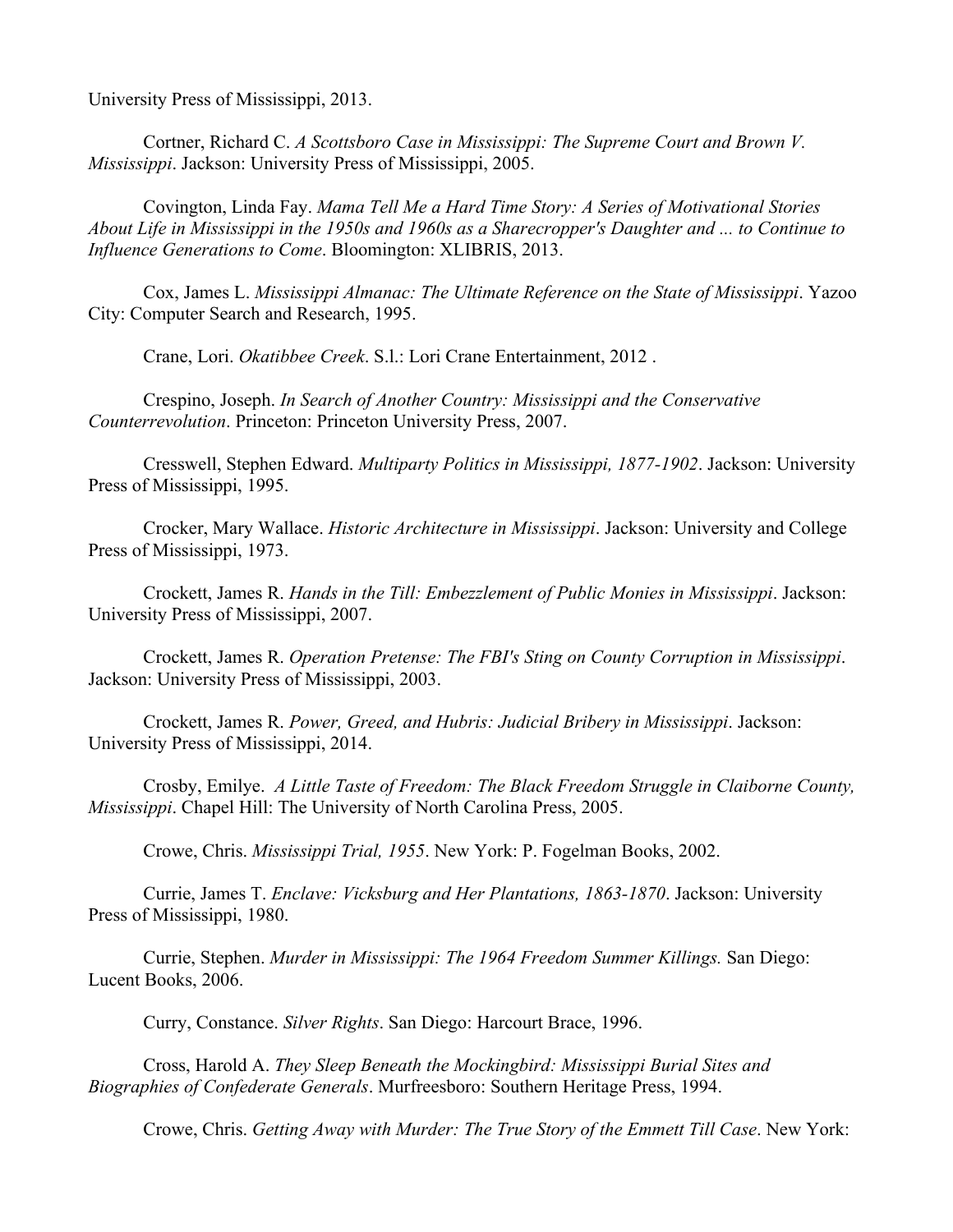Dial, 2003.

Cruthirds, Brooke and Colter Cruthirds. *Hattiesburg*. Charleston: Arcadia Publishing, 2013.

Daniel, H. H. *History of Jasper County, Mississippi, cemetery records, 1834-1910, Index of Wills & Land Grants, 1834-1905*. Charleston: Nabu Press, 2010.

Daniel, Pete. *Deep'n as It Come: The 1927 Mississippi River Flood*. Fayetteville: University of Arkansas Press, 1996.

Danielson, Chris. *After Freedom Summer: How Race Realigned Mississippi Politics, 1965- 1986*. Gainsville: University Press of Florida, 2013.

Dann, Jim. *Challenging the Mississippi Fire Bombers: Memories of Mississippi 1964–65*. Montreal: Baraka Books, 2013.

Davies, David R. *The Press and Race: Mississippi Journalists Confront the Movement*. Jackson: University Press of Mississippi, 2001.

Davis, Bertha M. *Growing up in Mississippi*. Conshohocken: Infinity Publishing, 2004.

Davis, Ronald L. F. *Good and Faithful Labor: From Slavery to Sharecropping in the Natchez District, 1860-1890.* Westport: Greenwood Press, 1982.

Deese, Wynelle Scott. *Musing Through Towns in Mississippi.* Charleston: Arcadia Publishing, 1999.

Dell, Pamela. *Mississippi*. New York: Children's Press, 2008.

Dement, Polly. *Mississippi Entrepreneurs*. Jackson: University Press of Mississippi, 2014.

Devlin, Albert J. *Eudora Welty's Chronicle: A Story of Mississippi Life.* Jackson: University Press of Mississippi, 1983.

De Ville, Winston. *Adams County, Mississippi, Court Minutes Volume I: 1799 – 1801*, 4<sup>th</sup> ed. Claitor's Law Books and Publishing, 2012.

Dillard, Judge W O Chet. *The Final Curtain: Burning Mississippi by the FBI*. Denver: Outskirts Press, 2007.

Dittmer, John. *Local People: The Struggle For Civil Rights in Mississippi*. Urbana: University of Illinois Press, 1994.

Dittmer, John. *The good doctors: the medical committee for human rights and the struggle for social justice in health care*. New York: Bloomsbury Press, 2009.

Dougherty, Kevin. *Weapons of Mississippi*. Jackson: University Press of Mississippi, 2010.

Doyle, William. *An American Insurrection: James Meredith and the Battle of Oxford,*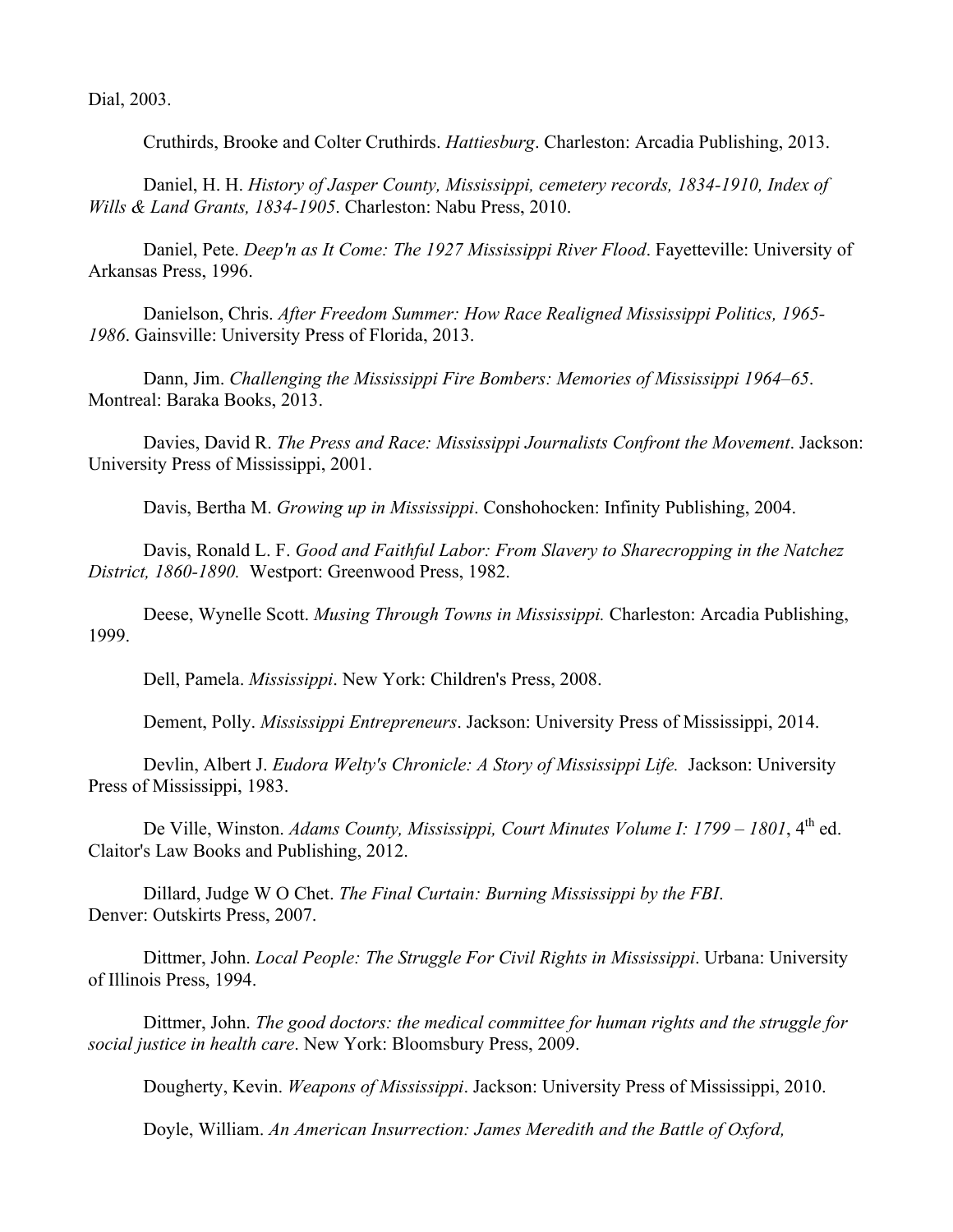*Mississippi, 1962*. New York: Anchor, 2003.

Dunbar, Anthony P. *Delta Time*. New York: Pantheon, 1990.

Dunbar, Anthony P. *Our Land Too*. New York: Pantheon Books, 1971.

Dupont, Carolyn Renee. *Mississippi Praying: Southern White Evangelicals and the Civil Rights Movement, 1945-1975*. New York: New York University Press, 2013.

Eagles, Charles W.. *The Price of Defiance: James Meredith and the Integration of Ole Miss*. Chapel Hill: University of North Carolina Press, 2009.

Edward, Neil D. *Early French Forts and Footprints of the Valley of the Upper Mississippi*. Charleston: Nabu Press, 2011.

Ellison, Regina Hines. *Looking Back: Genealogical Abstracts from The Carthaginian, Leake County, Mississippi, 1872-1900*. Berwyn Heights: Heritage Books, Inc, 2011.

Erenrich, Susie. *Freedom Is a Constant Struggle: An Anthology of the Mississippi Civil Rights Movement*. Montgomery: Black Belt Press, 1999.

Eschler, Lee, and Linda Eschler. *Mississippi Gulf Coast Restaurants: Post Hurricane Katrina Stories, Recipes and More*. Indianapolis: Dog Ear Publishing, LLC, 2009.

Etheridge, Eric. *Breach of Peace: Portraits of the 1961 Mississippi Freedom Riders*. New York: Atlas & Co., 2008.

Eubanks, W. Ralph. *Ever Is a Long Time: A Journey Into Mississippi's Dark Past, A Memoir*. New York: Basic Books, 2003.

Evers-Williams, Myrlie. *Watch Me Fly: What I Learned on Becoming the Woman I Was Meant to Be*. Boston: Little, Brown, 1999.

Evers, Charles. *Evers*. New York: World Pub. Co., 1971.

Evers, Medgar Wiley. *The Autobiography of Medgar Evers: A Hero's Life and Legacy Revealed Through His Writings, Letters, and Speeches.* New York: Basic Civitas Books, 2005.

Expos, Bevelyn Charlene. *On the Land of My Father: A Farm Upbringing in Segregated Mississippi*. Jefferson: McFarland Publishing, 2013.

Fairley, Valerie. *Mississippi Proud*. Charleston: CreateSpace Independent Publishing Platform, 2013.

Federal Writers' Project of the Works Progress Administration. *Mississippi: A Guide to the Magnolia State*. New York, Viking Press, 1938.

Federal Writer's Project. *Mississippi Slave Narratives: A Folk History of Slavery in Mississippi From Interviews with Former Slaves*. Bedford: Applewood Books, 2006.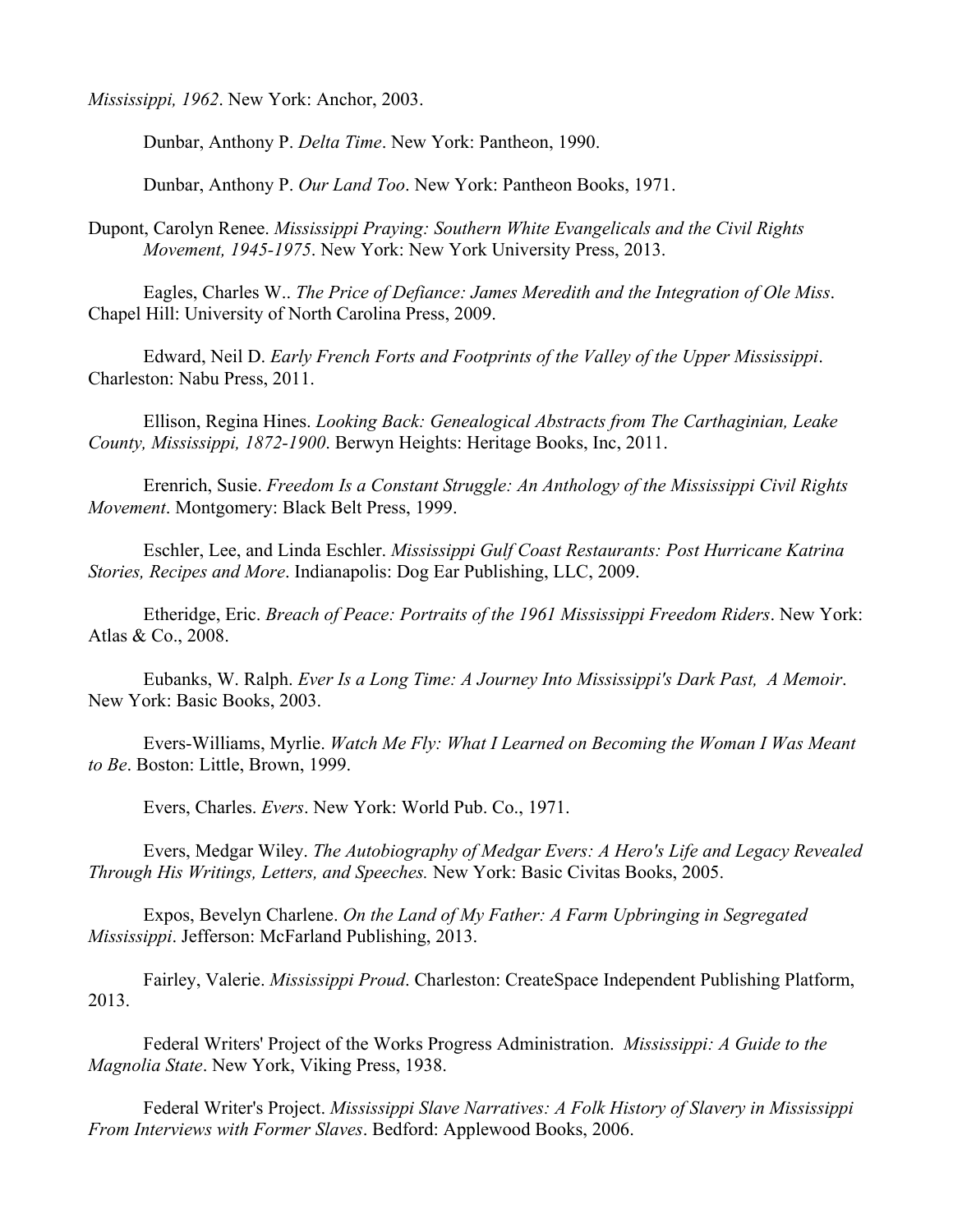Federal Writers' Project *Slave Narratives: A Folk History of Slavery in the United States From Interviews with Former Slaves Mississippi Narratives*. St. Clair Shores: Scholarly Press, 1976.

Ferris, William. *Give My Poor Heart Ease: Voices of the Mississippi Blues*. Chapel Hill: The University of North Carolina Press, 2009.

Fickle, James E. *Mississippi Forests and Forestry*. Jackson: University Press of Mississippi, 2001.

Figueroa, Acton. *Mississippi, the Magnolia State (World Almanac Library of the States)* Milwaukee: World Almanac Library, 2003.

Finnegan, Terence. *A Deed So Accursed: Lynching in Mississippi and South Carolina, 1881- 1940.* Charlottesville: University of Virginia Press, 2013.

Fireside, Harvey. *The "Mississippi Burning" Civil Rights Murder Conspiracy Trial: A Headline Court Case*. Berkeley Heights: Enslow Publishers, 2002.

Fiske, John. *The Mississippi Valley in the Civil War*. Cambridge: Riverside Press, 1902.

Flint, Timothy. *A Condensed Geography and History of the Western States, or the Mississippi Valley*. Cincinnati: E. H. Flint, 1828.

Flowers, Ray. *Mississippi Comforts: True Stories of Redemption and Hope*. Charleston: CreateSpace Independent Publishing Platform, 2011.

Ford, Emily. And Barry Stiefel. *The Jews of New Orleans and the Mississippi Delta: A History of Life and Community Along the Bayou.* Charleston: The History Press, 2012.

Ford, Jack. *The Walls of Jericho: A Novel*. Minneapolis: Bascom Hill Publishing Group, 2013.

Foster, Buck T. *Sherman's Mississippi Campaign*. Tuscaloosa: University Alabama Press, 2006.

Fraiser, Jim. *The Majesty of the Mississippi Delta*. Gretna: Pelican Publishing, 2002.

Fraiser, Jim. *Vanished Mississippi Gulf Coast.* Gretna: Pelican Publishing, 2006.

Francoise, Nicole Hamlin. *Crossroads At Clarksdale: The Black Freedom Struggle in the Mississippi Delta After World War II*. Chapel Hill: The University of North Carolina Press, 2012.

Fradin, Dennis Brindell. *Mississippi (From Sea to Shining Sea).* New York: Children's Press (CT), 1996.

Frankel, Noralee. *Freedom's Women: Black Women and Families in Civil War Era Mississippi (Blacks in the Diaspora)*. Bloomington: Indiana University Press, 1999.

Franklin, Tom. *Crooked Letter, Crooked Letter*, Reprint ed. New York: William Morrow, 2011.

French, Albert. *Billy.* New York: Penguin Books, 1995.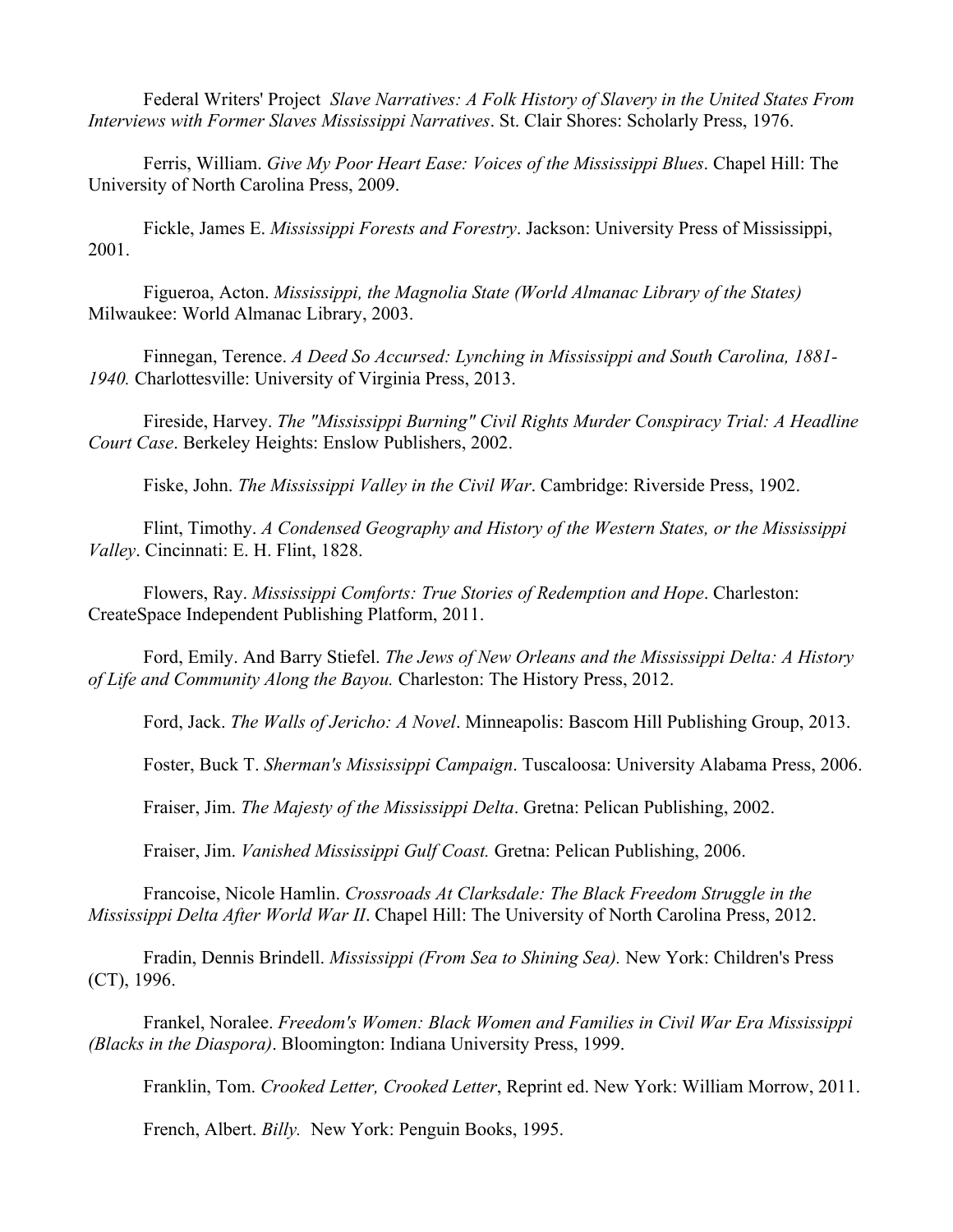Gaddy, Wanda. *The Mississippi Boys: A Novel of the Civil War*. Bloomington: iUniverse, 2008.

Gallagher, Henry T. *James Meredith and the Ole Miss Riot: A Soldier's Story*. Jackson: University Press Of Mississippi, 2012.

Gandy, Joan W. and Thomas H. Gandy. *Natchez: City Streets Revisited*. Charleston: Arcadia Publishers, 1999.

Garner, James Wilford. *Reconstruction In Mississippi*. Baton Rouge: Louisiana State University Press, 1968.

Gatheright, Lesly. *Mississippi Courtroom Lynching: Year 2010*. Lesly Gatheright, 2012.

Gelbert, Doug. *Look Up, Vicksburg!: A Walking Tour of Vicksburg, Mississippi*. 2013.

Gentry, Claude. *The Capture of Holly Springs*. Baldwyn: Magnolia Publishers, 1971.

Giambrone, Jeff T. *Remembering Mississippi's Confederates*. Charleston: Arcadia Publishing, 2012.

Gioia, Ted. *Delta Blues: The Life and Times of the Mississippi Masters Who Revolutionized American Music*. New York: W.W. Norton, 2008.

Grayson, Walt. *Looking Around Mississippi*. Virginia Beach: Donning Co Pub, 2005.

Grisham, John. *A Time to Kill: A Novel*. New York: Wynwood Press, 1989.

Greenberg, Polly. *The Devil Has Slippery Shoes: A Biased Biography of the Child Development Group of Mississippi*. New York: Macmillan, 1969.

*Growing Up In Mississippi*. Edited by Judy H. Tucker and Charline R. McCord. Jackson: University Press of Mississippi, 2008.

Guralnick, Peter. *Searching For Robert Johnson*. New York: Dutton, 1989.

Hailman, John. *From Midnight to Guntown: True Crime Stories from a Federal Prosecutor in Mississippi*. Jackson: University of Mississippi, 2013.

Hamer, Fannie Lou. *The Speeches of Fannie Lou Hamer: To Tell It Like It Is*. Jackson: University Press of Mississippi, 2011.

Hamilton, Mary. *Trials of the Earth: The Autobiography of Mary Hamilton*. Jackson: University Press of Mississippi, 1992.

Harkey, Ira. *The Smell of Burning Crosses: An Autobiography of a Mississippi Newspaperman*. Jacksonville: Harris-Wolfe, 1967.

Harris, Anthony J. *Ain't Gonna Let Nobody Turn Me 'Round: A Coming of Age Story and A*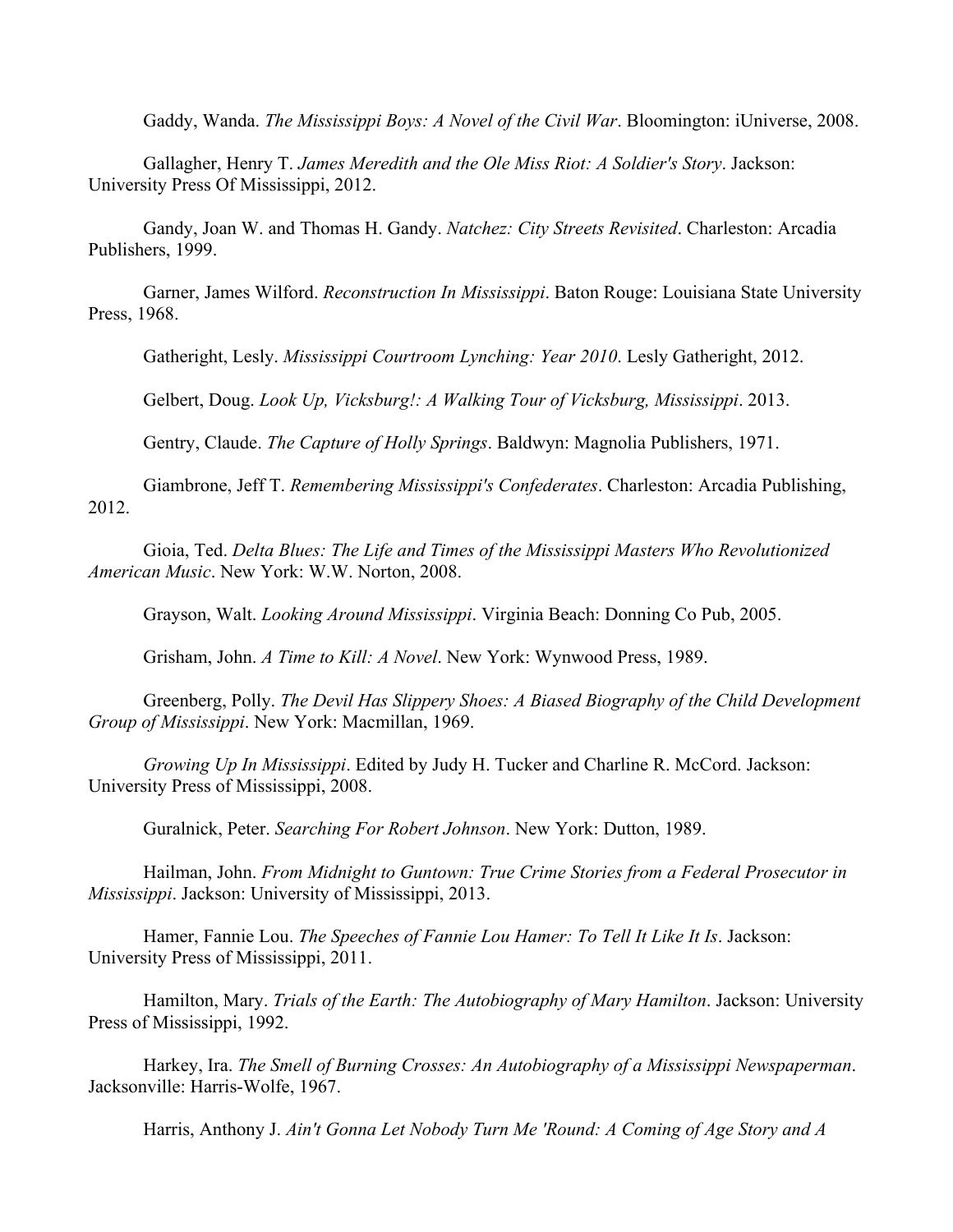*Personal Account of the Civil Rights Movement in Hattiesburg, Mississippi*. Charleston: CreateSpace Independent Publishing Platform, 2013.

Harris, William C. *Presidential Reconstruction in Mississippi*. Baton Rouge: Louisiana State University, 1967.

Harris, William C. *The Day of the Carpetbagger: Republican Reconstruction in Mississippi.*  Baton Rouge: Louisiana State University Press, 1979.

Havighurst, Walter. *The Upper Mississippi Valley: A Student's Guide to Localized History*. New York: Teachers College Press, 1966.

Haynes, Robert V. *The Mississippi Territory and the Southwest Frontier, 1795-1817*. Lexington: The University Press of Kentucky, 2010.

Heard, Alex. *The Eyes of Willie McGee: A Tragedy of Race, Sex, and Secrets in the Jim Crow South.* New York: Harper, 2010.

Helferich, Gerard. *High Cotton: Four Seasons in the Mississippi Delta.* Berkeley: Counterpoint, 2008.

Hendrickson, Paul. *Sons of Mississippi: A Story of Race and Its Legacy*. New York : Alfred A. Knopf, 2003.

Hermann, Janet Sharp. *The Pursuit of a Dream*. New York: Oxford University Press, 1981.

Herndon, Ernest. *Canoeing Mississippi*. Jackson: University Press of Mississippi, 2001.

Hickman, Nollie W. *Mississippi Harvest: Lumbering in the Longleaf Pine Belt, 1840-1915*. Jackson: University Press of Mississippi, 2009.

Hillman, Jimmye. *Hogs, Mules, and Yellow Dogs: Growing Up on a Mississippi Subsistence Farm.* Tucson: University of Arizona Press, 2012.

*A History of Mississippi-Two Volumes*. Edited by Richard Aubrey McLemore. Hattiesburg: University and College Press of Mississippi, 1973.

Hilton, Bruce. *The Delta Ministry*. New York: Macmillan, 1969.

Holland, Endesha Ida Mae. *From the Mississippi Delta: A Memoir*. Chicago: Lawrence Hill Books, 1997.

Hollandsworth, James G. *Portrait of a Scientific Racist: Alfred Holt Stone of Mississippi.* Baton Rouge: Louisiana State Univ Pr., 2008.

Holley, Donald. *Uncle Sam's Farmers: The New Deal Communities in the Lower Mississippi Valley*. Urbana: University of Illinois Press, 1975.

Holt, Len. *The Summer That Didn't End: The Story of the Mississippi Civil Rights Project of*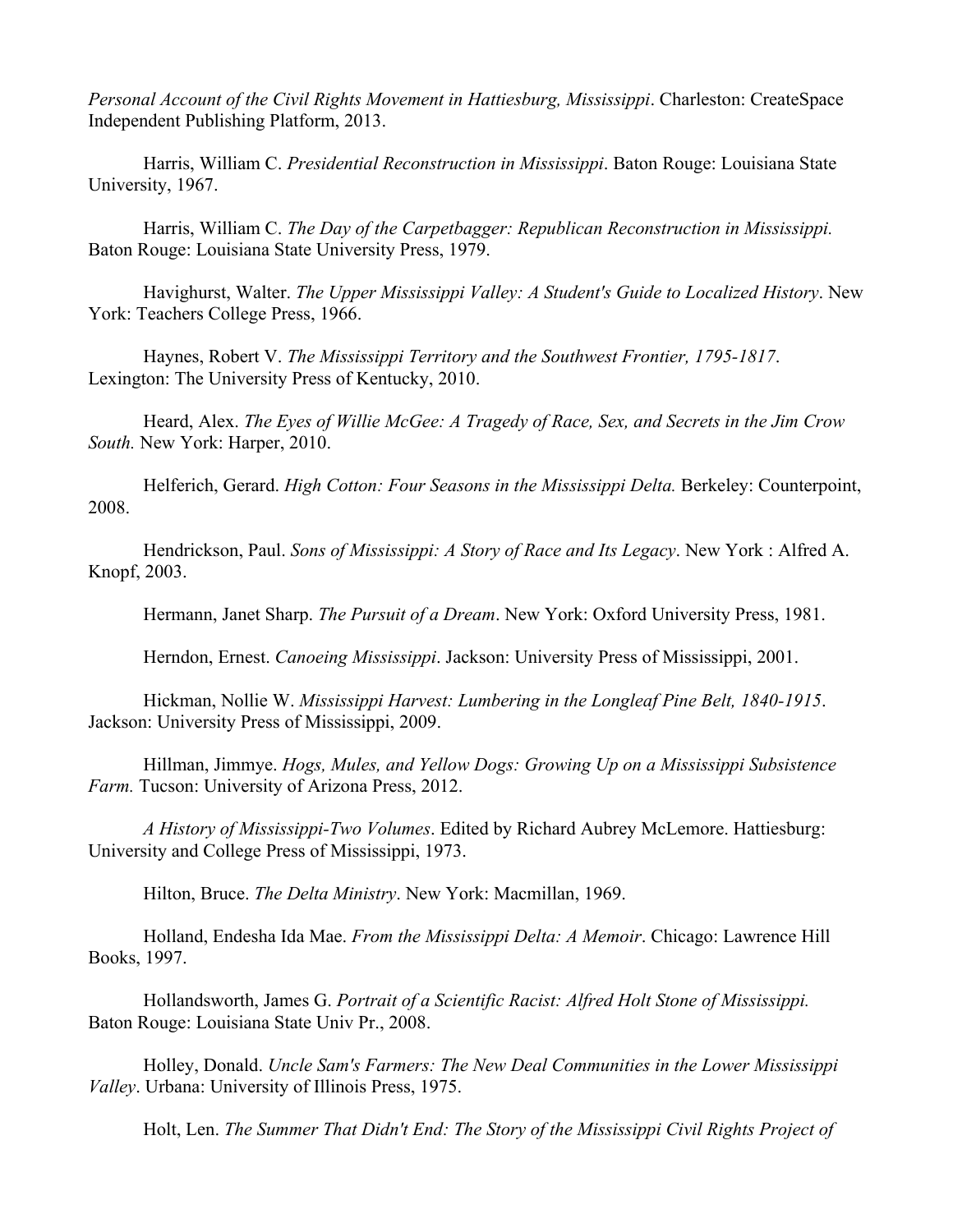*1964*. New York: Da Capo Press, 1992.

Howell, Elmo. *Mississippi Scenes: Notes on Literature and History*. Memphis: Elmo Howell, 1992.

Hooker, Charles E. *Confederate Military History of Mississippi: Mississippi During the Civil War, 1861-1865*. Pensacola: EBooksOnDisk.com, 2003.

Hosmer, James Kendall. *A Short History of the Mississippi Valley*. Boston: Houghton, Mifflin and Co., 1901.

Houck, Davis W. and Matthew A. Grindy. *Emmett Till and the Mississippi Press*. Jackson: University Press of Mississippi, 2008.

Howard, Hugh. *Natchez: The Houses and History of the Jewel of the Misissippi*. New York: Rizzoli, 2003.

Howell, H. Grady. *Going to Meet the Yankees: A History of the "Bloody Sixth" Mississippi Infantry, C.S.A*. Jackson: Chickasaw Bayou Press, 1981.

Hubbard, Sylvia B. *Ghosts! Personal Accounts of Modern Mississippi Hauntings*. Brandon: Quail Ridge Press, 1992.

Hudson-Weems, Clenora. *Emmett Till: The Sacrificial Lamb of the Civil Rights Movement.*  Troy: Bedford Publishers, 1994.

Hudson, Arthur Palmer. *Folksongs of Mississippi and Their Background*. Chapel Hill, The University of North Carolina Press, 1936.

Hudson, Winson and Constance Curry. *Mississippi Harmony: Memoirs of a Freedom Fighter*. New York: Palgrave Macmillan, 2002.

Huffman, Alan. *Ten Point: Deer Camp in the Mississippi Delta*. Jackson: University Press of Mississippi, 1997.

Hughes, Dudley J. *Oil in the Deep South: A History of the Oil Business in Mississippi, Alabama, and Florida, 1859-1945*. Jackson: University Press of Mississippi, 1993.

Huie, William Bradford. *Three Lives for Mississippi*. Jackson: University Press of Mississippi, 2000.

Humes, Edward. *Mississippi Mud: Southern Justice and the Dixie Mafia*. New York: Gallery Books, 2010.

*Humor of the Old Deep South*. Edited by Arthur Palmer Hudson. New York: The Macmillan Company, 1936.

Hutzler, Betty Chisolm. *Mississippi Innocents*. Charleston: CreateSpace Independent Publishing Platform, 2011.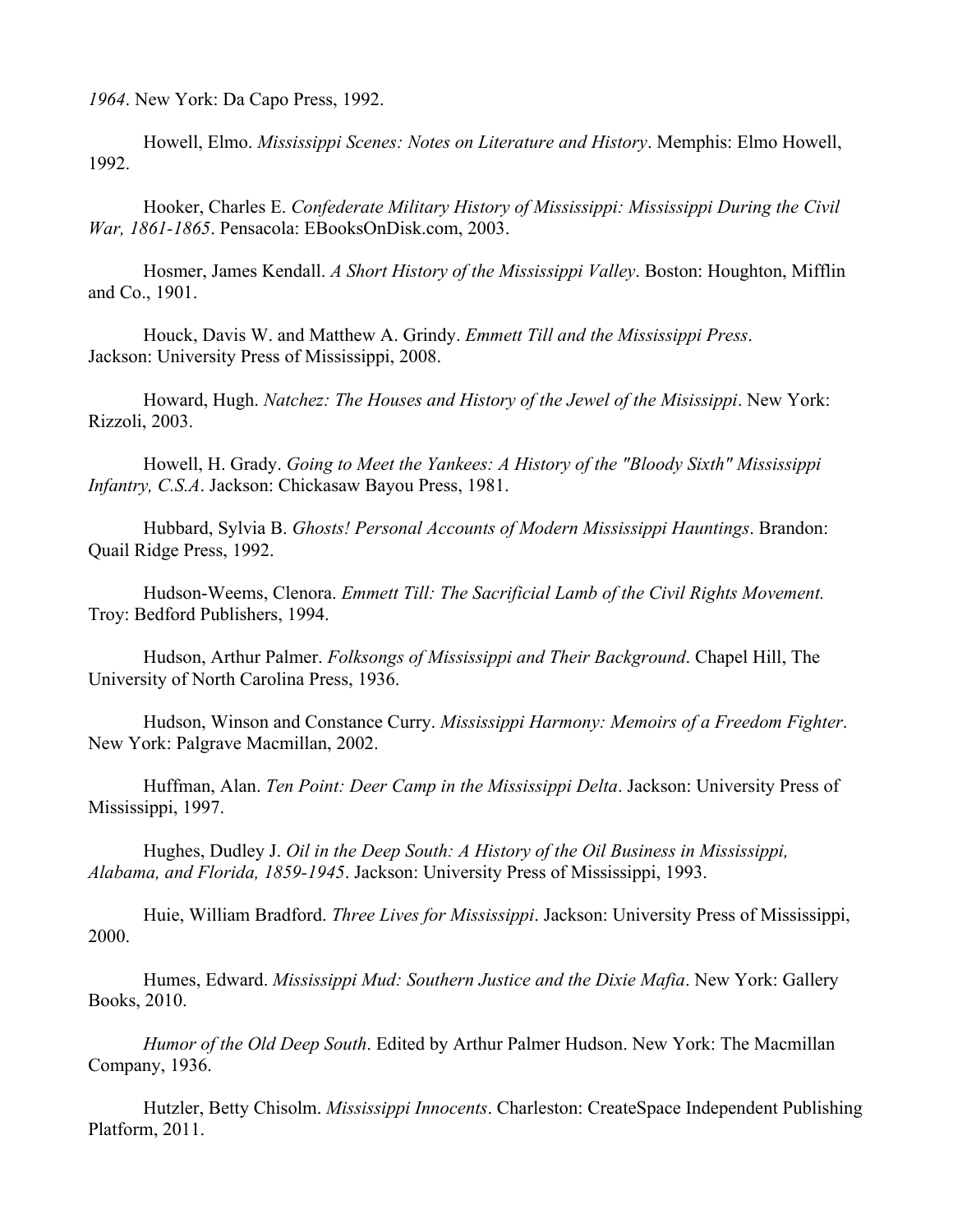Imes, Birney. *Whispering Pines*. Jackson: University Press of Mississippi, 1994.

Irons, Jenny. *Reconstituting Whiteness: The Mississippi State Sovereignty Commission* Nashville, Vanderbilt University Press, 2010.

Jackson, James E. *At the Funeral of Medgar Evers in Jackson, Mississippi: A Tribute in Tears and a Thrust For Freedom*. New York: Publisher's New Press, 1963.

Jackson, Wanda F. *Memories of Mississippi: Growing Up in the South*. Bloomington: AuthorHouse, 2010.

Johnson, Clifton. *Highways and Byways of the Mississippi Valley*. New York: The Macmillan Company, 1906.

Johnson, Mary Elizabeth. *Mississippi Quilts*. Jackson: University Press of Mississippi, 2001.

Johnson, Walter. *River of Dark Dreams: Slavery and Empire in the Cotton Kingdom*. Cambridge: Belknap Press, 2013.

Johnston, Erle. *Mississippi's Defiant Years 1953 1973: An Interpretive Documentary with Personal Experiences*. Forest: Lake Harbor Pub, 1990.

Jordan, David L. *From the Mississippi Cotton Fields to the State Senate, A Memoir.* Jackson: University Press of Mississippi, 2014.

Jordan, Hillary. *Mudbound*. Chapel Hill: Algonquin Books, 2008.

.

Jordan, Winthrop D. *Tumult and Silence at Second Creek: An Inquiry Into a Civil War Slave Conspiracy*. Baton Rouge: Louisiana State University Press, 1995.

Jr. Martin, Gordon A. *Count Them One By One: Black Mississippians Fighting For the Right To Vote*. Jackson: University Press of Mississippi, 2010.

Jung, John. *Chopsticks in the Land of Cotton: Lives of Mississippi Delta Chinese Grocers*. Yin and Yang Press, 2008.

Katagiri, Yasuhiro. *The Mississippi State Sovereignty Commission: Civil Rights and States' Rights*. Jackson: University Press of Mississippi, 2001.

*Katrina: Mississippi Women Remember*. Edited by Sally Pfister. Jackson: University Press of Mississippi, 2007.

Kempe, Helen Kerr. *The Pelican Guide to Old Home of Mississippi, Vol. 1: Natchez and the South*. Gretna: Pelican Publishing, 1989.

Kempe, Helen Kerr. *The Pelican Guide to Old Homes of Mississippi, Vol. 2: Columbus and the North*. Gretna: Firebird Press, 1999.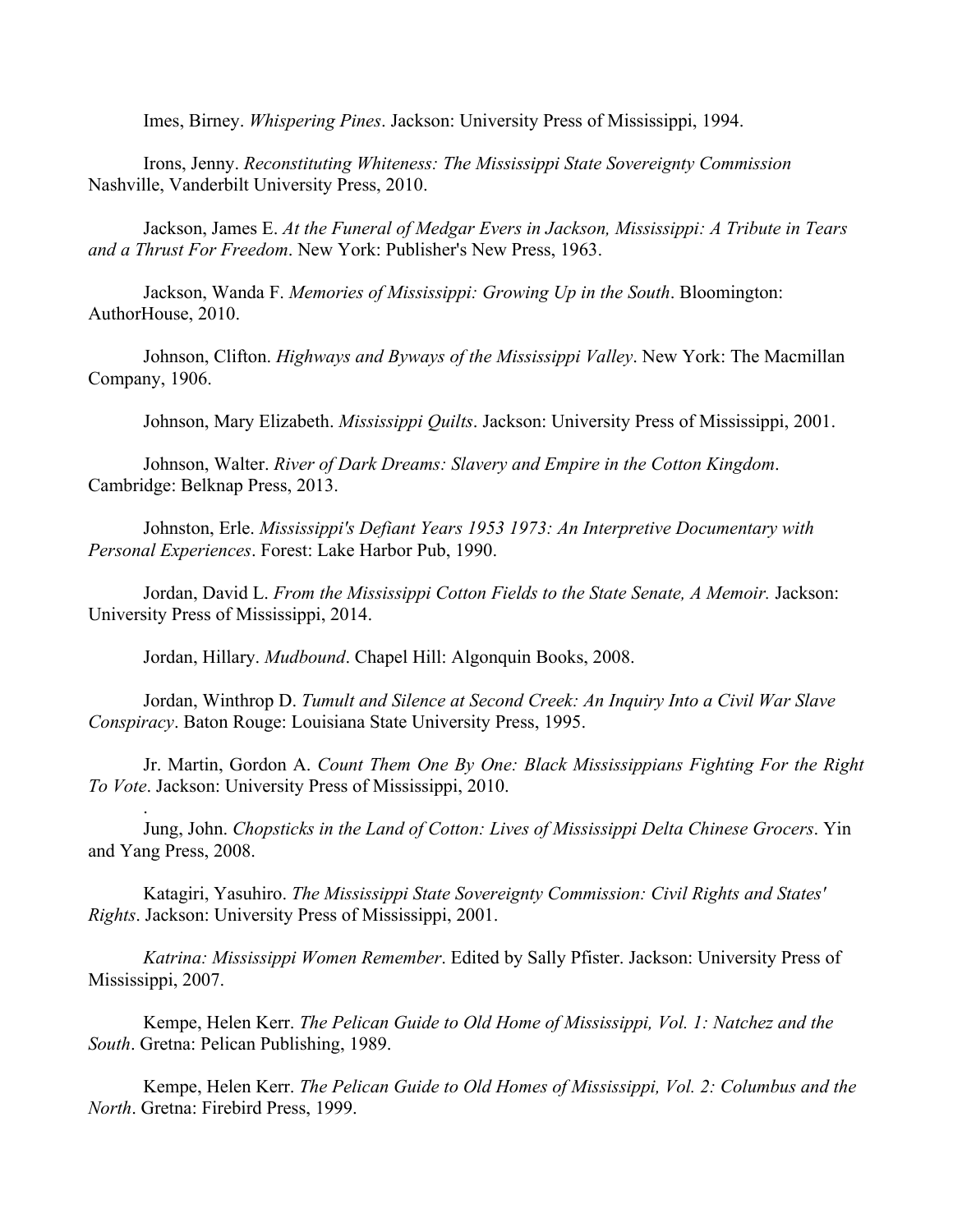Kidwell, Clara Sue. *Choctaws and Missionaries in Mississippi, 1818-1918*. Norman: University of Oklahoma Press, 1995.

Kitchings, Hal. *Three Mississippi: A Mississippian Burning with a Passion for Reconciliation*. Bloomington: CrossBooks, 2013.

Jr. Kilbourne, Richard Holcombe. *Slave Agriculture And Financial Markets in Antebellum America: The Bank of the United States in Mississippi 1831-1852*. London: Pickering & Chatto Ltd, 2006.

King, Stephen A. *I'm Feeling the Blues Right Now: Blues Tourism and The Mississippi Delta*. Jackson: University Press of Mississippi, 2011.

Kinton, Tony. *Fishing Mississippi*. Jackson: University Press of Mississippi, 2002.

Kirkpatrick, Stephen. *Among the Animals: Mississippi*. Madison: Thy Marvelous Works, 2008.

Kirkpatrick, Marlo Carter. *Mississippi Off the Beaten Path*, 5<sup>th</sup> ed. Guilford: Globe Pequot, 2005.

Kirkpatrick, Marlo Carter. *Mississippi Off the Beaten Path, 7th: A Guide to Unique Places*. Guilford: GPP Travel, 2010.

Kirkpatrick, Stephen and Marlo Kirkpatrick. *Mississippi Impressions*. Helena: Farcountry Press, 2005.

Kirkpatrick, Stephen and Marlo Kirkpatrick. *Sanctuary: Mississippi's Coastal Plain.* Madison: Thy Marvelous Works, 2010.

Kirkpatrick, Stephen. *Wild Mississippi: A Natural View*. Jackson: Thy Marvelous Works, 1993.

Kirwan, Albert Dennis. *Revolt of the Rednecks: Mississippi Politics, 1876-1925.* Lexington: University of Kentucky Press, 1951.

Knox, Thomas Wallace. *Camp-fire and Cotton-Field: Southern Adventure in Time of War. Life with the Union Armies, and Residence on a Louisiana Plantation*. New York: Blelock and Company, 1865.

Koch, Kathleen. *Rising from Katrina: How My Mississippi Hometown Lost it All and Found What Mattered*. Winston-Salem: John F. Blair Publishers, 2010.

Korn, Jerry and the editors of Time Life-Books. *War on the Mississippi: Grant's Vicksburg Campaign*. Alexandria: Time-Life Books, 1985.

Krinitzsky, E. L. *Loess Deposits of Mississippi*. New York: Geological Society of America, 1967.

Lambert Frank. *The Battle of Ole Miss: Civil Rights v. States' Rights*. New York: Oxford University Press, 2010.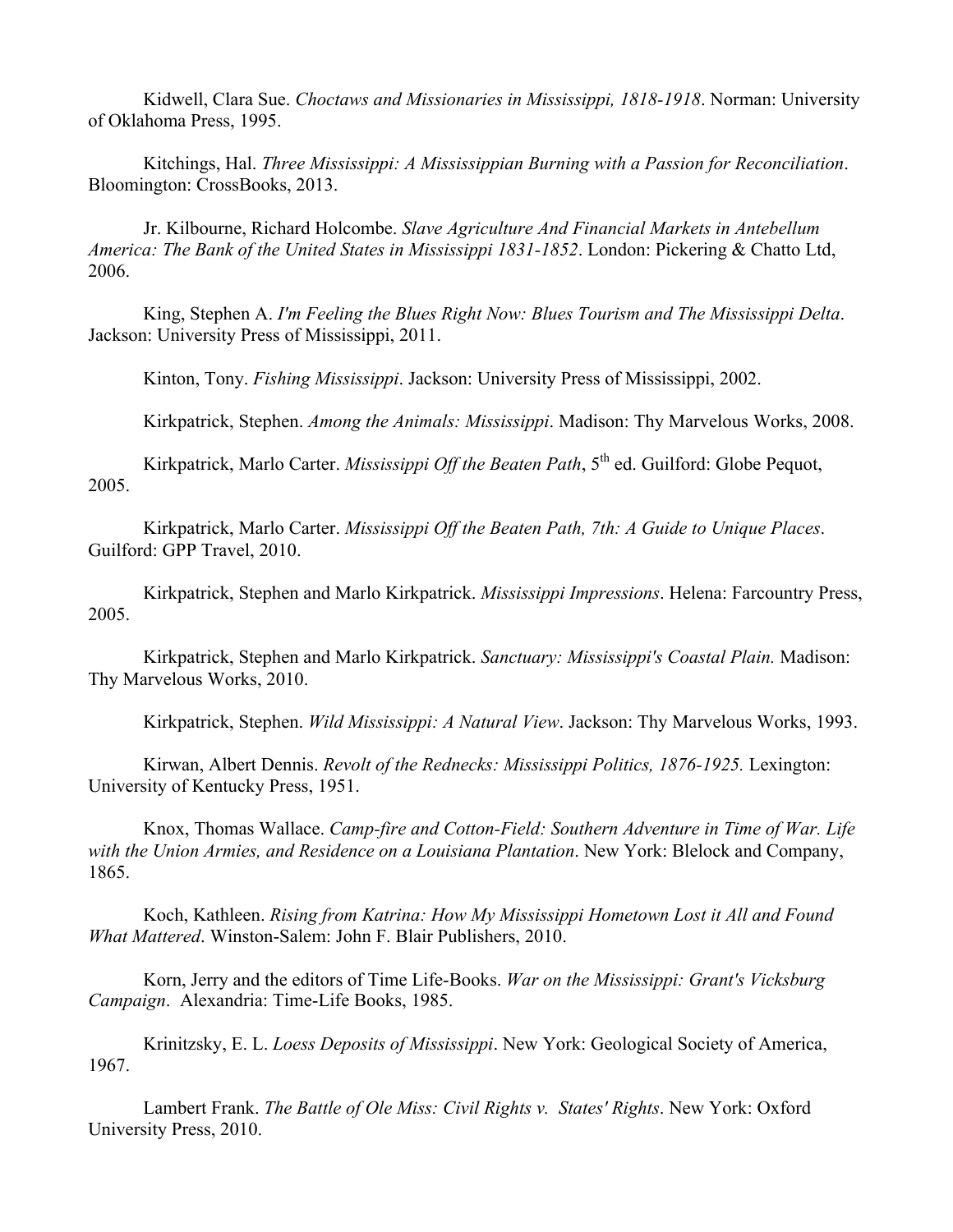Lang, John H.. *History of Harrison County, Mississippi*. New York: Phyllis Fogelman Books, 2003.

Lane, Mills. *Architecture of the Old South. Mississippi & Alabama*. Savannah: Beehive Press, 1997.

*La Salle and His Legacy: Frenchmen and Indians in the Lower Mississippi Valley.* Edited by Patricia K. Galloway. Jackson: University Press of Mississippi, 2006.

La Violette, Paul Estronza. *Waiting for the White Pelicans and Other Tales From the Mississippi Gulf Coast*. Waveland: Annabelle Publishing, 2000.

Lawrence, Thomas R. *Delta Days, Tales of The Mississippi Delta*. Schiel & Denver Publishing Limited, 2011.

Leader-Call Laurel. *Looking Back: Laurel, Mississippi*. Battle Ground: Pediment Publishing, 2007.

Mcwilliams, Dorothy S. *Iberville's Gulf Journals*. University: University of Alabama Press, 1981.

Lee, Chana Kai. *For Freedom's Sake: The Life of Fannie Lou Hamer*. Urbana: University of Illinois Press, 1999.

*Letters from Mississippi: Reports from Civil Rights Volunteers and Freedom School Poetry of the 1964 Freedom Summer*. Edited by Elizabeth Martinez. Saint Paul: Zephyr Press, 2007.

Libby, David J. *Slavery and Frontier Mississippi, 1720-1835*. Jackson: University Press of Mississippi, 2004.

Lipscomb, Anne S. *Tracing Your Mississippi Ancestors*. Jackson: University Press of Mississippi, 1994.

Lipscomb, W. L. *A History of Columbus, Mississippi, During the 19th Century*. Birmingham: Press of Dispatch Printing Co., 1909.

*Lives of Mississippi Authors, 1817-1967*. Edited by James B. Lloyd. Jackson: University Press of Mississippi, 2009.

Livingood, Patrick. *Mississippian Polity and Politics on the Gulf Coastal Plain: A View from the Pearl River, Mississippi*. Tuscaloosa: University Alabama Press, 2010.

Loewen, James W. *The Mississippi Chinese: Between Black and White*. Cambridge: Harvard University Press, 1971.

Loewen, James W. and Charles Sallis. *Mississippi: Conflict & Change*. (New York: Pantheon Books 1974.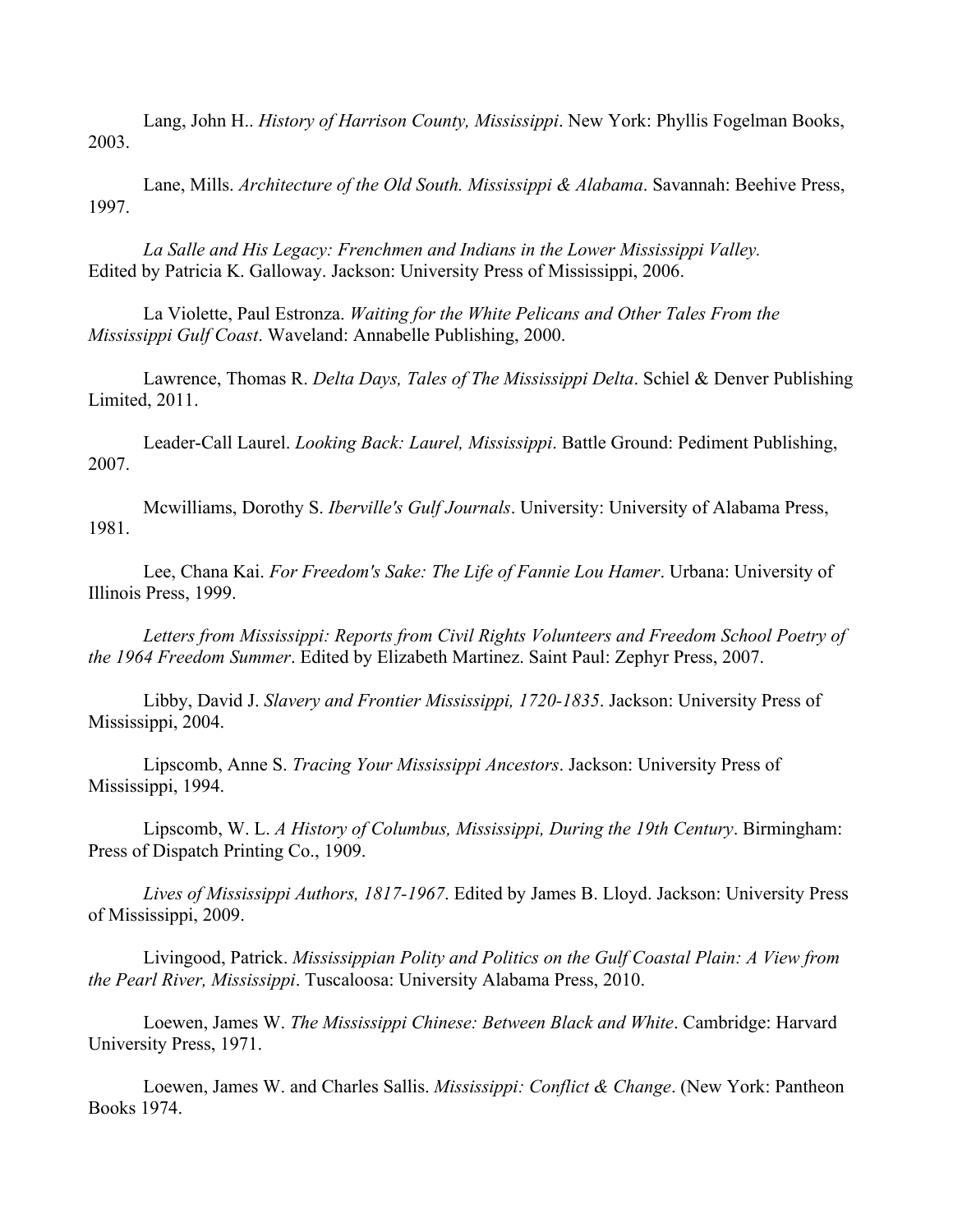Lomax, Alan. *The Land Where the Blues Began*. New York: Pantheon Books, 1993.

Lowrie, Walter. *Early Settlers of Mississippi As Taken from Land Claims in the Mississippi Territory*. Greenville: Southern Historical Press, 1986.

Lowery, Jerry. The Mississippi Mafia, 2010.

Lowry, Robert and William H McCardle. *A History of Mississippi: From the Discovery of the Great River by Hernando DeSoto, Including the Earliest Settlement Made by the French Under Iberville, to the Death of Jefferson Davis*. Jackson: R.H. Henry & Co., 1891.

Lynch, John Roy. *Reminiscences of an Active Life: The Autobiography of John Roy Lynch*. Chicago: University of Chicago Press, 1970.

Lynch, John Roy. *The Facts of Reconstruction*. Indianapolis, Bobbs-Merrill Co., 1970.

Marlette, Doug. *Magic Time*. New York: Farrar, Straus and Giroux, 2006.

Mars, Florence. *Witness in Philadelphia: A Mississippi WASP's Account of Civil Rights Murders*. Baton Rouge: Louisiana State University Press, 1977.

Marsh, Carole. *Mississippi Native Americans*. Peachtree City: Gallopade International, 2004.

Marsh, Charles. *God's Long Summer: Stories of Faith and Civil Rights*. Princeton: Princeton University Press, 1997.

Marshall James P. *Student Activism and Civil Rights in Mississippi: Protest Politics and the Struggle For Racial Justice, 1960-1965*. Baton Rouge: Louisiana State University Press, 2013.

Martin, Gordon A.. *Count Them One by One: Black Mississippians Fighting for the Right to Vote*. Jackson: University Press of Mississippi, 2010.

Martin, Phillip. *Chief: The Autobiography of Chief Phillip Martin, Longtime Tribal Leader, Mississippi Band of Choctaw Indians.* Brandon: Quail Ridge Press, 2009.

Martínez, Elizabeth Sutherland. *Letters From Mississippi*. New York: McGraw-Hill, 1965.

Mason, Gilbert R. *Beaches, Blood, and Ballots: A Black Doctor's Civil Rights Struggle*. Jackson: University Press of Mississippi, 2000.

Massey, Steve. *Foremost: The 4th Mississippi Infantry in the Civil War*. (Charleston: CreateSpace Independent Publishing Platform, 2013.

May, Robert E. *John A. Quitman: Old South Crusader*. Baton Rouge: Louisiana State University Press, 1985.

McAdam, Doug. *Freedom Summer*. New York: Oxford University Press, 1988.

McAtee, William G. *Transformed: A White Mississippi Pastor's Journey into Civil Rights and*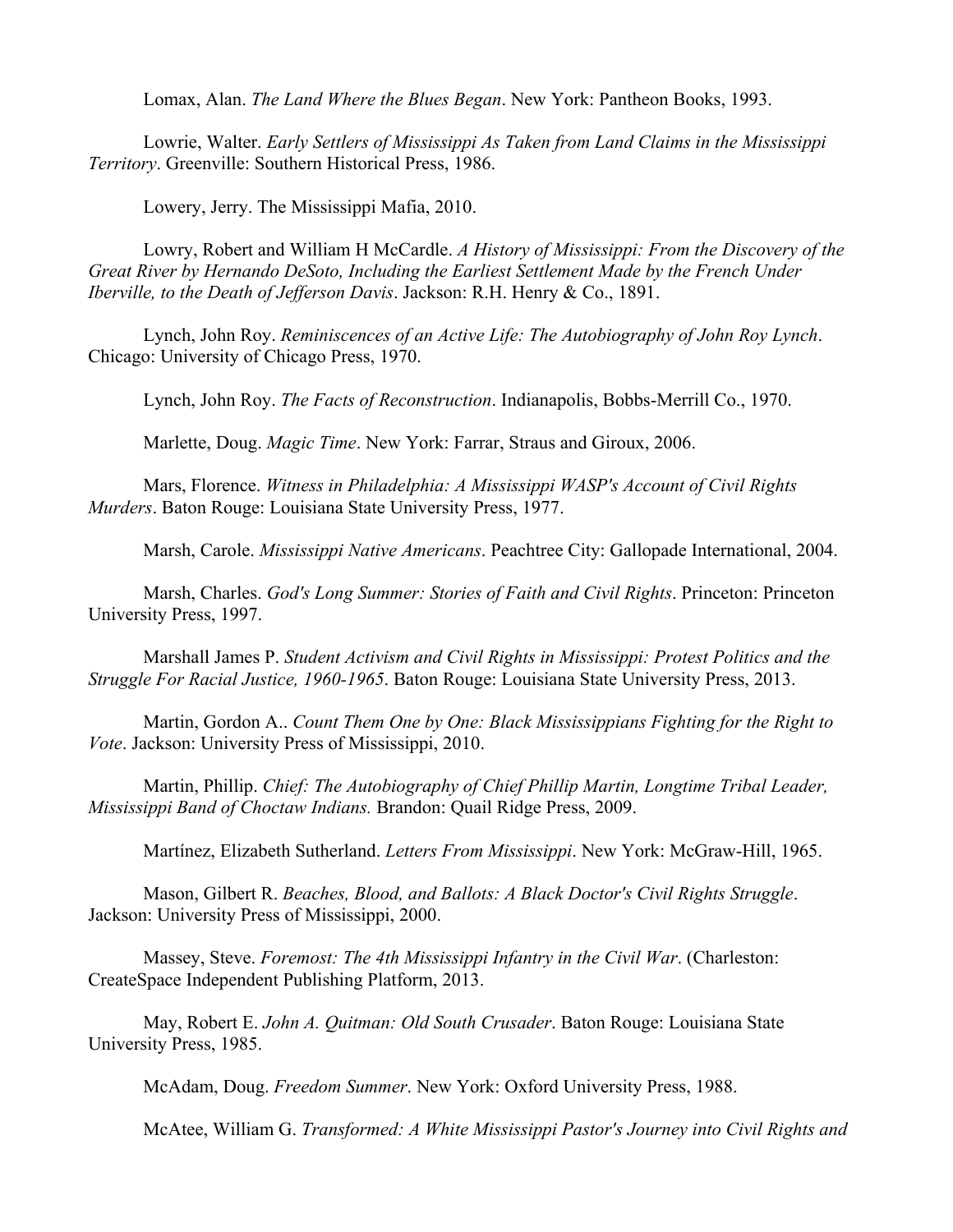*Beyond*. Jackson: University Press of Mississippi, 2011.

McBee, May W. *Mississippi County Court Records, From the May Wilson McBee Papers.* Baltimore, Genealogical Pub. Co., 1967.

McDowell, Dr. Gary D. and Ruth A. McDowell. *Mississippi Secrets: Facts, Legends, and Folklore*. Lincoln: iUniverse, Inc., 2007.

McFadden, Bernice L. *Gathering of Waters*. New York: Akashic Books, 2012.

McGinnis, Helen. *Hiking Mississippi: A Guide to Trails and Natural Areas*. Jackson: University Press of Mississippi, 1994.

McMillen, Neil R. *Dark Journey: Black Mississippians in the Age of Jim Crow*. Urbana: University of Illinois Press, 1989.

Meredith, James. *A Mission From God: A Memoir and Challenge for America.* New York: Atria Books, 2012.

Meredith, James. *Three Years in Mississippi*. Bloomington: Indiana University Press, 1966.

Meltzer, Milton. *Freedom Comes to Mississippi: The Story of Reconstruction*. Chicago: Follett, 1970.

Meridian Miss Stevenson & Co. *Meridian, Mississippi, The Most Important Town in the State. One of the Greatest Railroad Centers in the Southwest. Its Advantages for All Kinds of Manufacturing.* Charleston: Nabu Press, 2010.

Metress, Christopher. *The Lynching of Emmett Till: A Documentry Narrative*. Charlottesville: University of Virginia Press, 2002.

Milburn, William Henry. *The Lance, Cross and Canoe: The Flatboat, Rifle and Plough in the Valley of the Mississippi*. Durham: T.J. Gattis, 1892.

Miles, Edwin Arthur. *Jacksonian Democracy in* Mississippi. Chapel Hill: University of North Carolina Press, 1960.

Miller, Mary Carl. *Great Houses of Mississippi*. Jackson: University Press of Mississippi, 2004.

Miller, Mary Carol. *Lost Landmarks of Mississippi*. Jackson: University Press of Mississippi, 2002.

Miller, Mary Carol. *Lost Mansions of Mississippi*. Jackson: University Press of Mississippi, 1996.

Miller, Mary Carol. *Lost Mansions of Mississippi, Volume II*. Jackson: University Press of Mississippi, 2010.

Miller, Mary Carol. *Must See Mississippi 50 Favorite Places*. Jackson: University Press of Mississippi, 2007.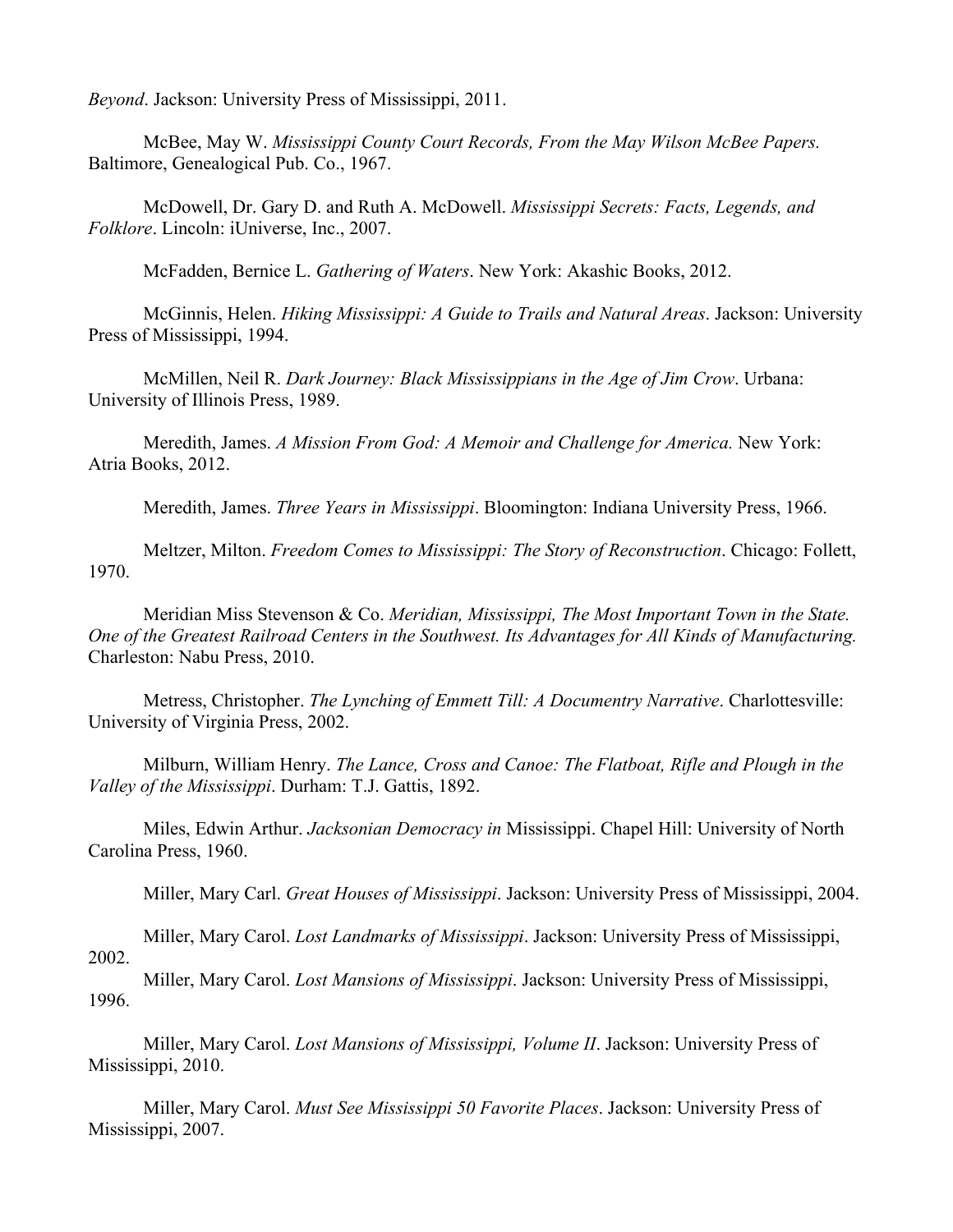Milligan, John D. *Gunboats Down the Mississippi*. Annapolis: U.S. Naval Institute, 1965.

Mills, Kay. *This Little Light of Mine: The Life of Fannie Lou Hamer*. Lexington: University Press of Kentucky, 2007.

Mills, Nicolaus. *Like A Holy Crusade: Mississippi, 1964--The Turning of the Civil Rights Movement in America*. Chicago: I.R. Dee, 1992.

*Mississippi Black Paper*. New York: Random House, 1965.

Mississippi Cooperative Extension Service. *The Mississippi Cookbook*. Jackson: University Press of Mississippi, 1972.

Mississippi Historical Society. *Publications of the Mississippi Historical Society, Volume 11 - Primary Source Edition*. Charleston: Nabu Press, 2013.

Mississippi Historical Society. *Publications of the Mississippi Historical Society, Volume 3 - Primary Source Edition* Charleston: Nabu Press, 2013.

Mississippi Historical Society. *Publications of the Mississippi Historical Society, Volume 14 - Primary Source Edition* Charleston: Nabu Press, 2013.

*Mississippi's Piney Woods: A Human Perspective.* Edited by Noel Polk. Jackson: University Press of Mississippi, 1986.

*Mississippi Women: Their Histories, Their Lives – Vol. 2*. Edited by Elizabeth Anne Payne, Martha H. Swain, and Marjorie Julian Spruill. Athens: University of Georgia Press, 2010.

*Mississippi Workers' Compensation Laws and Rules Annotated, 2013 Edition*. Edited by Publisher's Editorial Staff. Dayton: LexisNexis, 2013.

*Mississippi Writers: Reflections of Childhood and Youth*. Edited by Dorothy Abbott. Jackson: University Press of Mississippi, 1985.

*Mississippi: A Documentary History*. Edited by Bradley, G. Bond. Jackson: University Press of Mississippi, 2003.

Mitchell, Dennis J. *A New History of Mississippi*. Jackson: University Press of Mississippi, 2014.

Mitchell, Dennis J.. *Mississippi Liberal: A Biography of Frank E. Smith*. Jackson: University Press of Mississippi for the Mississippi Historical Society, 2001.

Mitchell, George. *Mississippi Hill Country Blues 1967*. Jackson: University Press of Mississippi, 2013.

Mitchell, Kirk. *Mississippi Burning*. (Signet, 1989).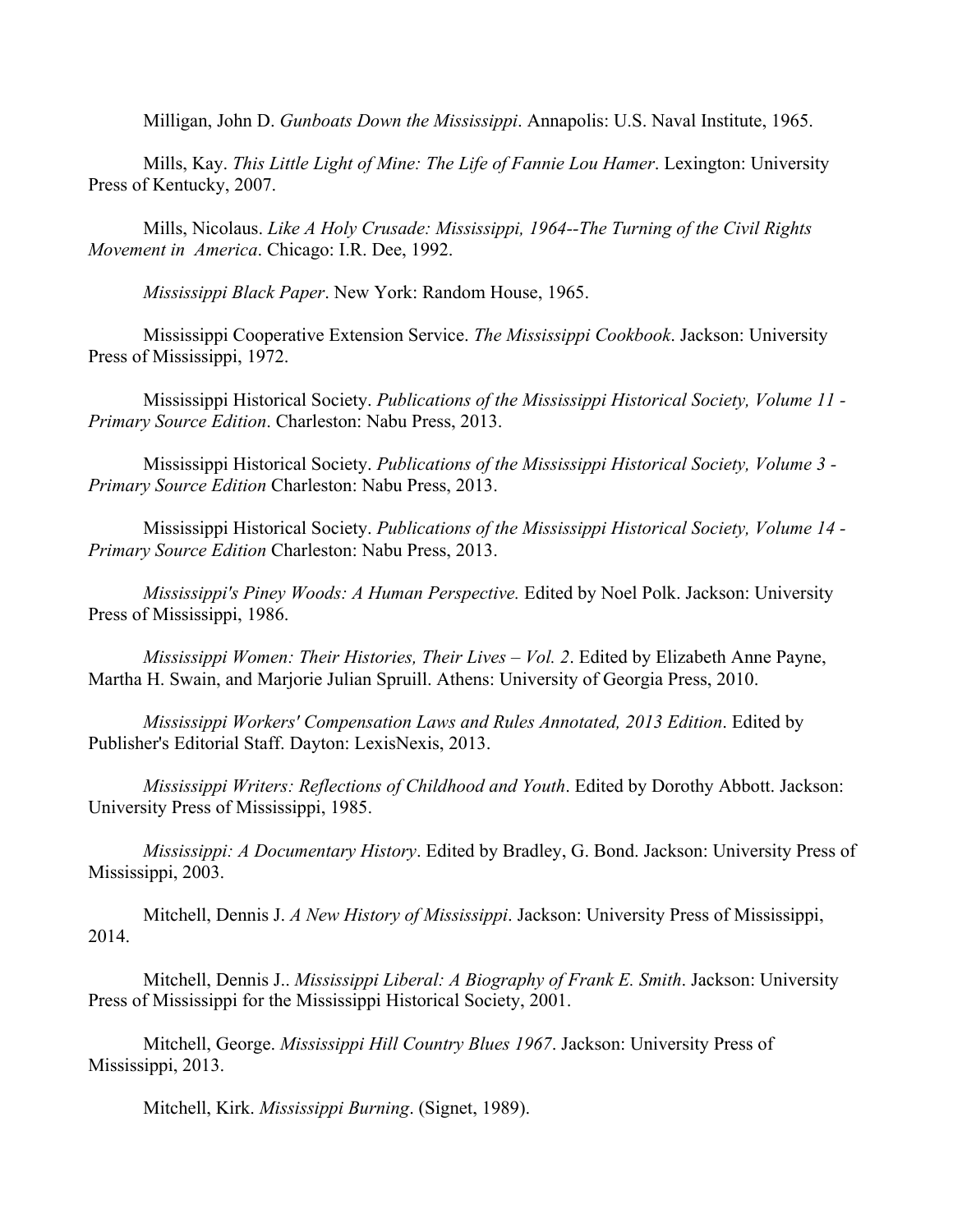Moody, Anne. *Coming of Age in Mississippi*. New York: Dial Press, 1968.

Moore, John Hebron.. *Agriculture in Ante-Bellum Mississippi*. New York: Bookman Associates, 1958.

Moore, John Hebron. *The Emergence of the Cotton Kingdom in the Old Southwest: Mississippi, 1770-1860*. Baton Rouge: Louisiana State University Press, 1988.

Moore, Robert Augustus. *A Life For the Confederacy, as Recorded in the Pocket Diaries of Pvt. Robert A. Moore. Co. G. 17th Mississippi Regiment, Confederate Guards, Holly Springs, Mississippi*. Jackson: McCowat-Mercer Press, 1959.

Morgan, Chester M. *Redneck Liberal: Theodore G. Bilbo and the New Deal*. Baton Rouge: Louisiana State University Press, 1985.

Morgan, Chester M. *Treasured Past, Golden Future: The Centennial History of the University of Southern Mississippi*. Jackson: University Press of Mississippi/University of Southern Mississippi, 2010.

Morris, Christopher. *Becoming Southern: The Evolution of a Way of Life, Warren County and Vicksburg, Mississippi, 1770-1860*. New York: Oxford University Press, 1995.

Morris, Christopher. *The Big Muddy: An Environmental History of the Mississippi and its Peoples, from Hernando de Soto to Hurricane Katrina*. New York: Oxford University Press, 2012.

Morris, Willie. *Faulkner's Mississippi*. Birmingham: Oxmoor House, 1990.

Morris, Willie. *My Mississippi*. Jackson: University Press of Mississippi, 2000.

Morris, Willie. *The courting of Marcus Dupree*. Jackson: University Press of Mississippi, 1992.

Morris, Willie. *The Ghosts of Medgar Evers: A Tale of Race, Murder, Mississippi, and Hollywood*. New York: Random House, 1998.

Morris, Willie. *Yazoo: Integration in A Deep-Southern Town*. New York: Harper's Magazine Press, 1971.

Morrison, Minion K. C. *Black Political Mobilization: Leadership, Power, and Mass Behavior*. Albany: State University of New York Press, 1987.

Moses, Robert P. and Charles E. Cobb. *Radical Equations: Civil Rights from Mississippi to the Algebra Project*. Boston: Beacon Press, 2002.

Moulder, Bob V. and Sigrid A Conway. *Shrines to Yesterday: A Photographic Study of more than 100 Antebellum Homes in Mississippi*. State College?, Miss., 1968.

Moye, Todd J. *Let the People Decide: Black Freedom and White Resistance Movements in Sunflower County, Mississippi, 1945-1986*. Chapel Hill: The University of North Carolina Press, 2004.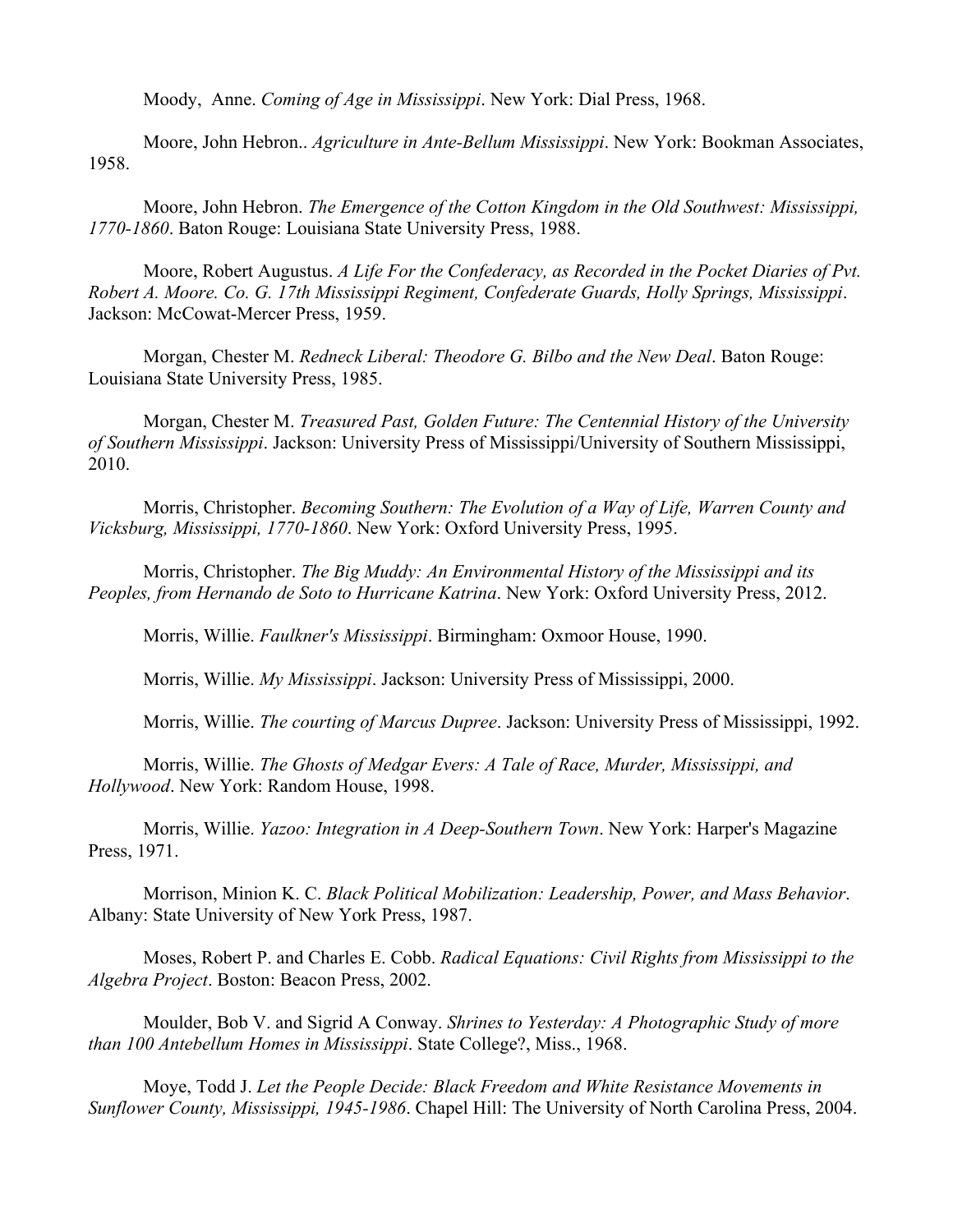Murphy, Ken*. Mississippi: Photographs by Ken Murphy*. Bay St. Louis: Ken Murphy South, 2007.

Namorato, Michael V. *The Catholic Church in Mississippi, 1911-1984: A History*. Westport: Greenwood Press, 1998.

Nash, Jere and Andy Taggart. *Mississippi Fried Politics: Tall Tales from the Back Rooms.* Madison: Red/Blue Publications, LLC, 2008.

Nash, Jere and Andy Taggart. *Mississippi Politics: The Struggle for Power, 1976-2008*. Jackson: University Press of Mississippi, 2009.

National Notary Association. *2013 MIssissippi Notary Law* Primer, 2nd ed. Chatsworth: National Notary Association, 2013.

*Native American Legends of the Great Lakes and the Mississippi Valley*. Edited by Katharine B. Judson. Dekalb: Northern Illinois University Press, 2000.

Neely-Dorsey, Patricia. *Reflections of a Mississippi Magnolia-A Life in Poems*. Jonesboro: GrantHouse Publishers, 2008.

Neff, Ali Colleen. *Let the World Listen Right: The Mississippi Delta Hip-Hop Story*. Jackson: University Press of Mississippi, 2009.

Neilson, Melany. *Even Mississippi*. Tuscaloosa: University of Alabama Press, 1989.

Nelson-Easley, LaTricia M. *Copiah County*. Charleston: Arcadia Publishing, 2007.

Nelson, Marilyn. *A Wreath For Emmett Till*. Boston: Houghton Mifflin, 2005.

Newton, Michael. *The Ku Klux Klan in Mississippi: A History*, Jefferson: McFarland & Company, 2010.

Neyland, Leedell W. *Unquenchable Black Fires*. Tallahassee: Leney Educational and Pub., 1994.

Nicholson, Robert. *Mississippi Blues Today*. Cambridge: Da Capo Press, 1999.

Nossiter, Adam. *Of Long Memory: Mississippi and the Murder of Medgar Evers*. Reading: Addison-Wesley, 1994.

Nuwer, Dr. Deanne Stephens. *Plague Among the Magnolias: The 1878 Yellow Fever Epidemic in Mississippi*. Tuscaloosa: University of Alabama Press, 2009.

Odell, Jonathan. *The Healing: A Novel*. New York: Nan. A. Talese/Doubleday, 2012.

Olsen, Christopher J. *Political Culture and Secession in Mississippi: Masculinity, Honor, and the Antiparty Tradition, 1830-1860*. New York: Oxford University Press, 2000.

Olson, Lynne. F*reedom's Daughters: The Unsung Heroines of the Civil Rights Movement from*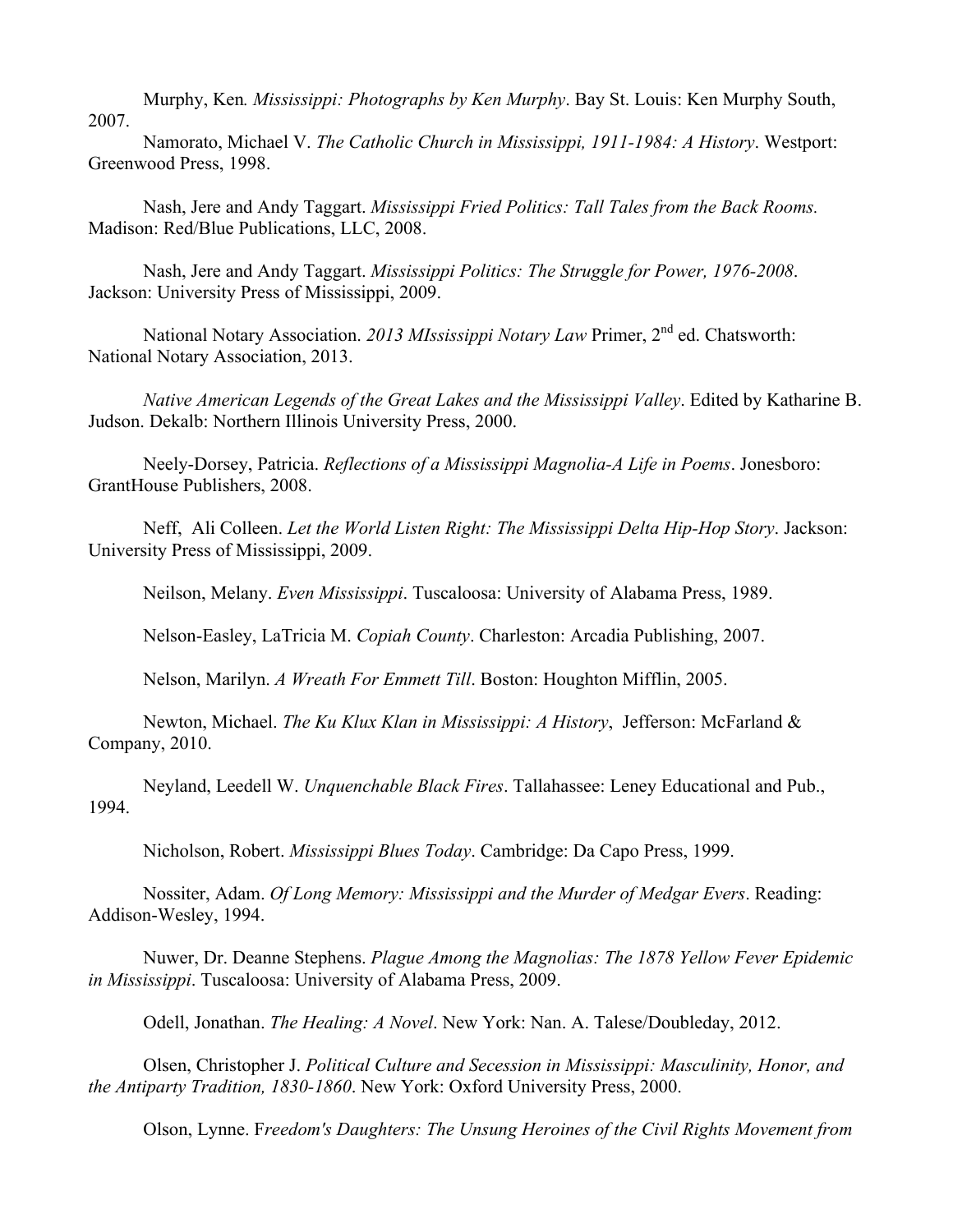*1830 to 1970*. New York: Scribner, 2001.

Oshinsky, David M *Worse Than Slavery: Parchman Farm and the Ordeal of Jim Crow Justice*. New York: Free Press, 1996.

Ownby, Ted. *The Civil Rights Movement in Mississippi*. Jackson: University Press of Mississippi, 2013.

Ownby, Ted. *American Dreams in Mississippi: Consumers, Poverty, and Culture, 1830-1998*. Chapel Hill: University of North Carolina Press, 1999.

Pace, Sherry. *Victorian Houses of Mississippi*. Jackson: University Press of Mississippi, 2005.

Palmer, Robert. *Deep Blues: A Musical and Cultural History of the Mississippi Delta*. New York: Penguin Books, 1982.

Parker, Frank R. *Black Votes Count: Political Empowerment in Mississippi After 1965*. Chapel Hill: University of North Carolina Press, 1990.

Parker, Laurie. *Mississippi Alphabet*. Brandon: Quail Ridge Press, 1998.

Pascoe, Jill. *Mississippi's Haunted Mansions*. Gilbert: Irongate Press, 2012.

Payne, Charles M. *I've Got the Light of Freedom: The Organizing Tradition and the Mississippi Freedom Struggle*. Berkeley: University of California Press, 1995.

Peacock, Evan. *Mississippi Archaeology Q & A*. Jackson: University Press of Mississippi, 2005.

Philip R. Ratcliffe. *Mississippi John Hurt: His Life, His Times, His Blues.* Jackson: University Press of Mississippi, 2011.

Phillips, John E. *Fishing Mississippi's Gulf Coast and Visitor's Guide*. Night Hawk Publications, Inc., 2013.

Phillips, Thomas Ha. *The Bitterweed Path*. Chapel Hill: University of North Carolina Press, 1996.

*Plowshares to Bayonets . . . In the Defense of the Heartland: A History of the 27th Regiment Mississippi Infantry, CSA.* Compiled by COL. Charles W. L. Hall. Bloomington: Trafford, 2012.

Powdermaker, Hortense. *After Freedom: A Cultural Study in the Deep South*. New York: Viking Press, 1939.

Puckett, Susan. *Eat Drink Delta: A Hungry Traveler's Journey through the Soul of the South*. Athens: University of Georgia Press, 2013.

Putnam, Richelle. *Lauderdale County, Mississippi: A Brief History*. Charleston: The History Press. 2011.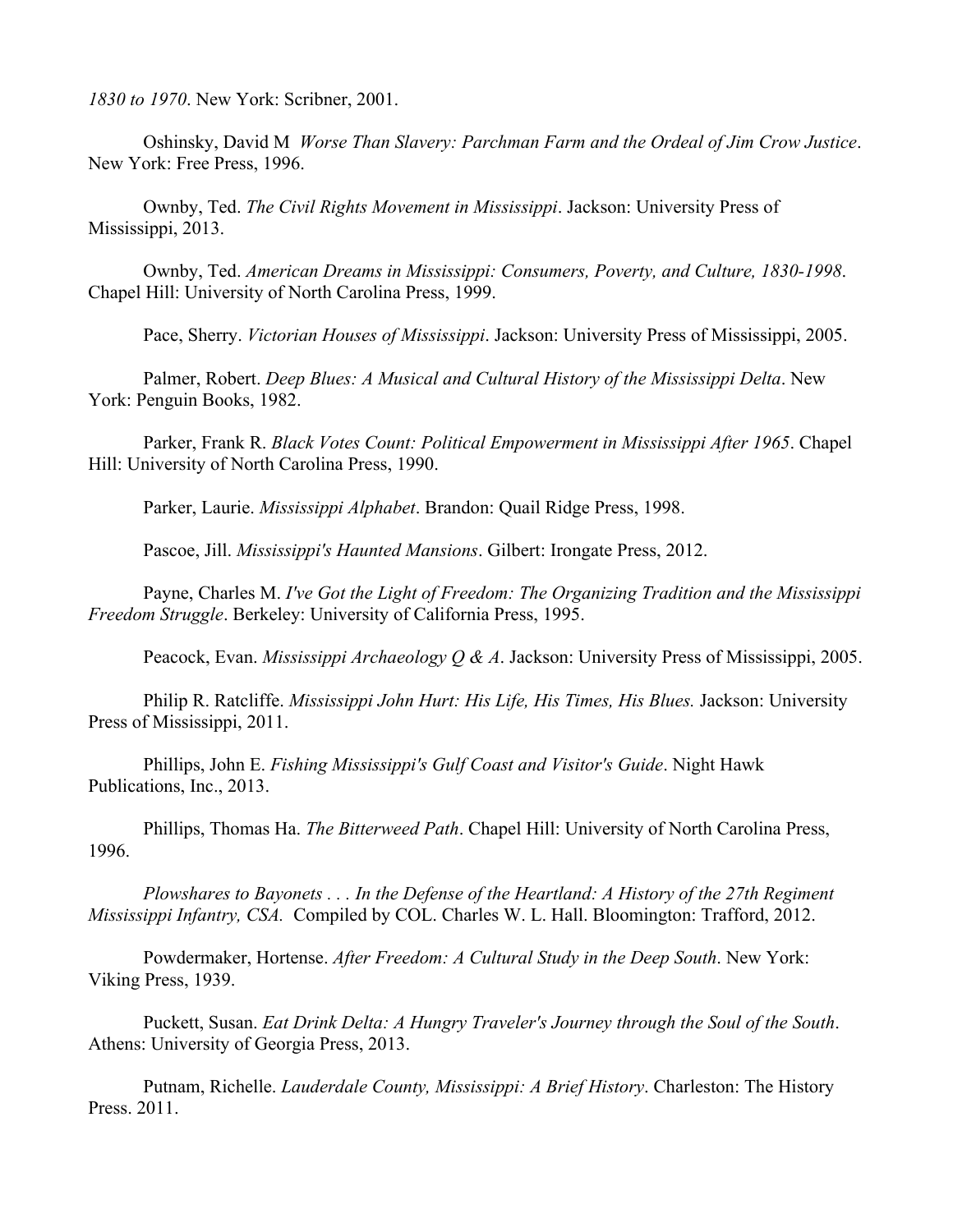Quan, Robert Seto and Julian B Roebuck. *Lotus Among the Magnolias: The Mississippi Chinese*. Jackson: University Press of Mississippi, 1982.

Quinn, Janis. *Promises Kept: The University of Mississippi Medical Center*. Jackson: University Press of Mississippi, 2005.

Rainwater, Percy Lee. *Mississippi: Storm Center of Secession, 1856-1861*. New York: Da Capo Press, 1969, 1938.

Randall, Herbert. *Faces of Freedom Summer.* Tuscaloosa: University of Alabama Press, 2001.

Ransby, Barbara. *Ella Baker and the Black Freedom Movement: A Radical Democratic Vision*. Chapel Hill: University of North Carolina Press, 2002.

Rasberry, Karen C. and Cyndi Trest. *I Live in Laurel*. Charleston: CreateSpace Independent Publishing Platform, 2013.

Ready, Anna. *Mississippi (Hello U.S.A.)*. Minneapolis: Lerner Publications, 1993.

*Resorting to Casinos: The Mississippi Gambling Industry*. Edited by Denise Von Herrmann. Jackson: University Press of Mississippi, 2006.

Ribeiro, Myra. *The Assassination of Medgar Evers*. New York: Rosen Pub. Group, 2002.

Riley, Franklin L. *School History of Mississippi: For Use In Public and Private Schools*. Richmond: B. F. Johnson Pub. Co., 1900.

Riley, Shannon. *Legends of Mississippi*. Ripley: Southern Rose Productions, 2005.

Robert, Bobby and Carol Moneyhon. *Portraits of Conflict: A Photographic History of Mississippi in the Civil War*. Fayetteville: University of Arkansas Press, 1993.

Rogers, Kim Lacy. *Life and Death in the Delta: African American Narratives of Violence, Resilience, and Social Change*. New York: Palgrave Macmillan, 2006.

Rothschild, Mary Aickin. *A Case of Black and white: Northern Volunteers and the Southern Freedom Summers, 1964-1965*. Westport: Greenwood Press, 1982.

Ross, Stephen T. *Inland Fishes of Mississippi*. Jackson: University Press of Mississippi, 2002.

Rowland, Dunbar. *History of Mississippi, the Heart of the South*. Chicago, Jackson: The S.J. Clarke Pub. Co., 1925.

Rowland, Dunbar. *Old Biloxi, The First Settlement in Mississippi*. Charleston: Nabu Press, 2010.

Rubel, David. *Fannie Lou Hamer: From Sharecropping to Politics*. Englewood Cliffs: Silver Burdett Press, 1990.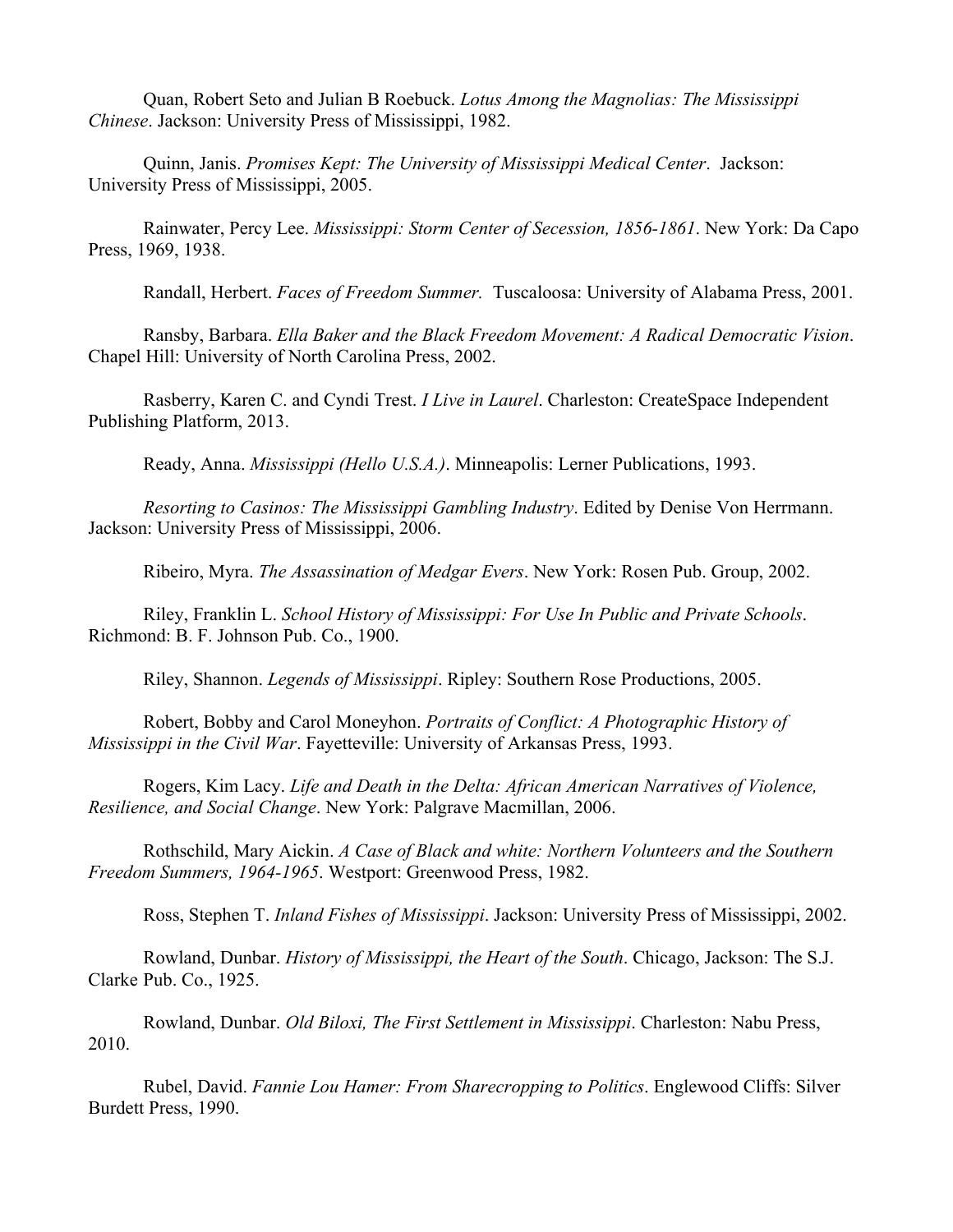Rubin, Susan Goldman. *Freedom Summer: The 1964 Struggle for Civil Rights in Mississippi*. New York: Holiday House, 2014.

Ruth, Lester. *Longing for Jesus: Worship at a Black Holiness Church in Mississippi, 1895- 1916*. Grand Rapids: Wm. B. Eerdmans Publishing Company, 2013.

Sansing, David G. *Making Haste Slowly: The Troubled History of Higher Education in Mississippi.* Jackson: University Press of Mississippi, 1990.

Saxon, Lyle. *Father Mississippi: The Story of the Great Flood of 1927*. New York: The Century Co., 1927.

Scharff, Robert, G. *Louisiana's Loss, Mississippi's Gain: The History of Hancock County, Mississippi: From the Stone Age to the Space Age*. Lawrenceville, Brunswick Publishing Corporation, 1999.

Schummer, Michael L. *A Guide to Moist-Soil Wetland Plants of the Mississippi Alluvial Valley*. Jackson: University Press of Mississippi, 2011.

Searcy, George R. *The Newton Record 1929-1938 (Volume 1).* (Charleston: CreateSpace Independent Publishing Platform, 2013.

Sessums, Kevin. *Mississippi Sissy*. New York: St. Martin's Press, 2007.

Shaara, Jeff. *A Chain of Thunder: A Novel of the Siege of Vicksburg*. New York: Ballantine Books, 2013.

Shaw, Joyce M and Betty Hancock Shaw. *Ocean Springs*. Charleston: Arcadia Publishing, 2012.

Sherman-Morris, Kathleen, Charles L. Wax, and Michael E. Brown. *Mississippi Weather and Climate*. Jackson: University Press of Mississippi, 2012.

Sillers, Florence Warfield and Wirt Alfred Williams. *History of Bolivar County, Mississippi*. Jackson: Hederman Bros., 1948.

Sillery, Barbara. *The Haunting of Mississippi*. Gretna: Pelican Publishing, 2011.

Silver, James W. *Mississippi: The Closed Society*. New York: Harcourt, Brace & World, 1964.

Skates, John Ray. *Mississippi: A Bicentennial History*. New York: W W Norton & Co Inc, 1979.

Slade, Peter. *Open Friendship in A Closed Society: Mission Mississippi and A Theology of Friendship*. New York: Oxford University Press, 2009.

Smallman, Steve. *Santa Is Coming to Mississippi*. Naperville: Sourcebooks Jabberwocky, 2013.

Smead, Howard. *Blood Justice: The Lynching of Mack Charles Parker*. New York: Oxford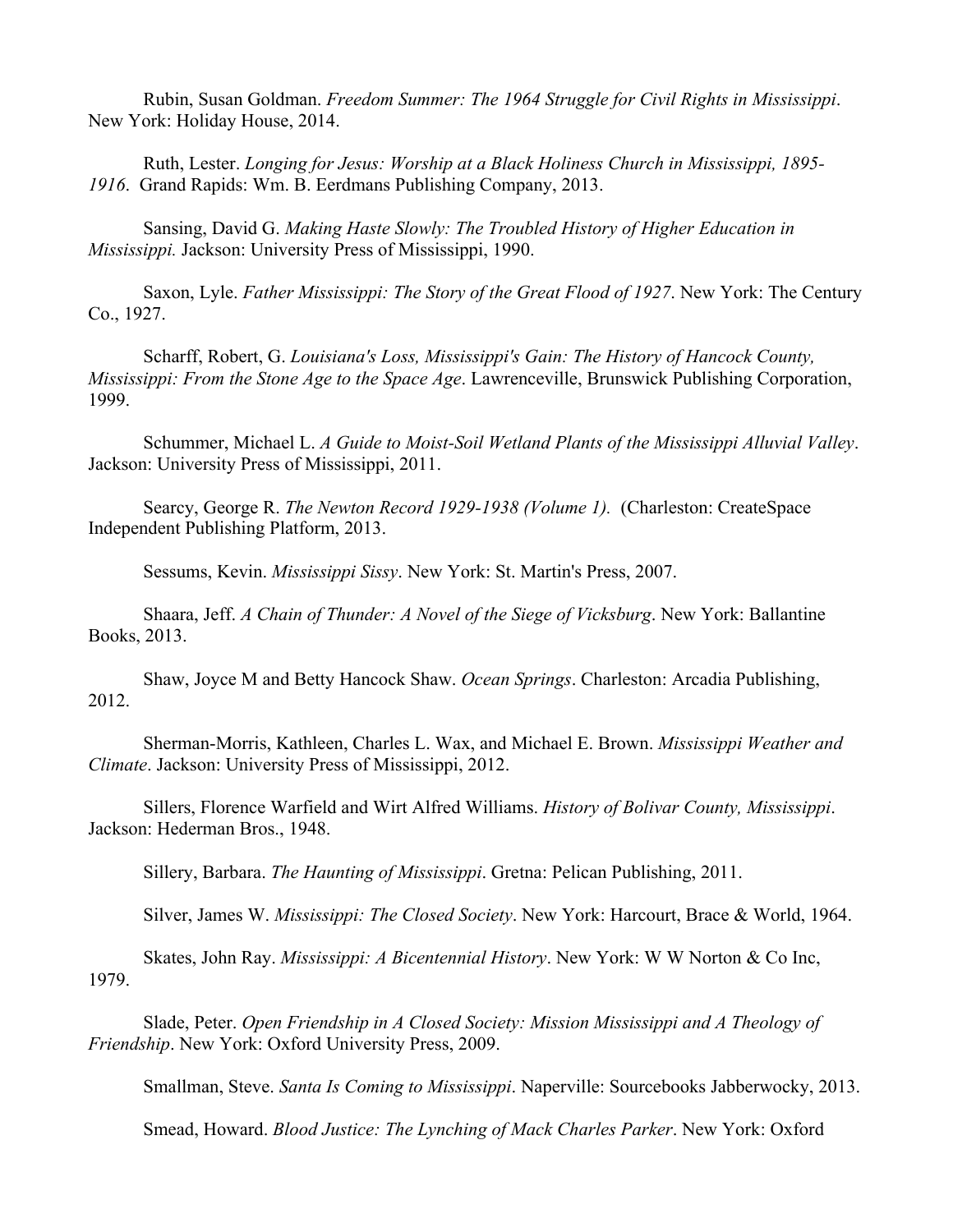University Press, 1986.

Smith, Dale Edwyna. *The Slaves of Liberty: Freedom in Amite County, Mississippi, 1820-1868*. New York: Garland, 1999.

Smith, Frank Ellis. *The Yazoo River*. New York: Rinehart, 1954.

Smith, Paul. *The Color of Mississippi*. Oxford: Nautilus Publishing, 2012.

Smith, Timothy B., Mississippi Historical Society, and Mississippi. Department of Archives and History. *Mississippi in the Civil War: The Home Front (Heritage of Mississippi*. Jackson: University Press of Mississippi, 2010.

Jr., Sobotka, C. John. *A History of Lafayette County, Mississippi*. Oxford: Rebel Press, 1976.

Sojourner, Sue Lorenzi and Cheryl Reitan. *Thunder of Freedom: Black Leadership and the Transformation of 1960s Mississippi*. Lexington: The University Press of Kentucky, 2013.

Somervill, Barbara A. *Mississippi*. New York: Children's Press(CT), 2009.

Span, Christopher M. *From Cotton Field to Schoolhouse: African American Education in Mississippi, 1862-1875*. Chapel Hill: The University of North Carolina Press, 2009.

Sparkman, Brandon. *Called to Jackson, Mississippi: The Last Bastion of Segregation: A Historical Documentary*. Bloomington: iUniverse Publishing, 2011.

Sparks Randy J.. *On Jordan's Stormy Banks: Evangelicalism in Mississippi, 1773-1876*. Athens: University of Georgia Press, 1994.

Sparks, Randy. J. *Religion in Mississippi*. Jackson: University Press of Mississippi, 2001.

Spencer, Elizabeth. *The Voice at the Back Door*. Baton Rouge: Louisiana State University Press, 1994.

Spofford, Tim. *Lynch Street: The May 1970 Slayings at Jackson State College*. Kent: Kent State University Press, 1988.

Stanton, Mary. *Freedom Walk: Mississippi or Bust*. Jackson: University Press of Mississippi, 2003.

Stark, Lynette. *Mississippi Tornado Northeast 2001 – 2011*. Lynette Stark, 2012.

Steed, Bud. *Haunted Mississippi Gulf Coast*. Charleston: The History Press, 2012.

Stockett, Kathryn. *The Help*. New York: Amy Einhorn Books, 2009.

Stolle, Roger. *Hidden History of Mississippi Blues*. Charleston: The History Press, 2011.

Street, James H. *Tap Roots*. New York: The Book League of America, 1942.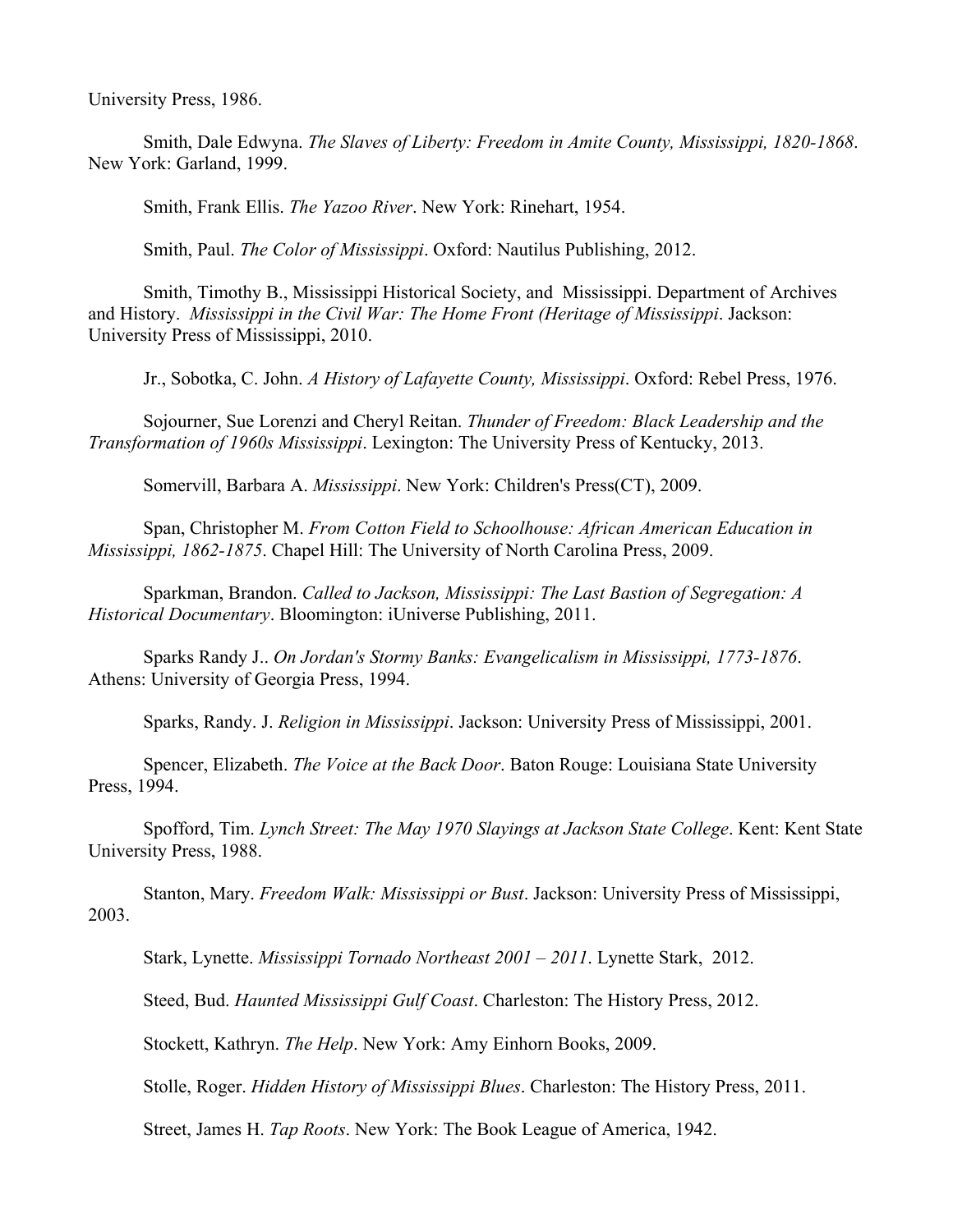Sugarman, Tracy. *Stranger At the Gates: A Summer in Mississippi*. New York: Hill and Wang, 1966.

Sugarman, Tracy. *We Had Sneakers, They Had Guns: The Kids Who Fought for Civil Rights in Mississippi*. New York: Syracuse Univ Press, 2009.

Sullivan, Charles L. *The Mississippi Gulf Coast: Portrait of A People: An Illustrated History.*  Brightwaters: Windsor Publications, 1985.

Swain, Martha H. *Pat Harrison: The New Deal Years*. Jackson: University Press of Mississippi, 1978.

Sweet, Grace B. and Benjamin Bradley. *Church Street: The Sugar Hill of Jackson, Mississippi*. Charleston: The History Press, 2013.

Sydnor, Charles S. *Slavery in Mississippi*. Gloucester: P. Smith, 1965, ©1933.

Taylor, Mildred D. *Mississippi Bridge.* New York : Dial Books for Young Readers, ©1990.

Taylor, Mildred D. *Roll of Thunder, Hear My Cry*. New York: Dial Books, 2001.

Taylor, William Banks. *Brokered Justice: Race, Politics, and Mississippi Prisons, 1798-1992*. Columbus: Ohio State University Press, 1993.

Taylor, William Banks. *Down On Parchman Farm: The Great Prison In The Mississippi Delta.* Columbus: Ohio State University Press, 1999.

*The Guide to the Vicksburg Campaign.* Edited by Leonard Fullenkamp, Jay Luvaas, and Stephen Bowman. Lawrence: University Press of Kansas, 1998.

Thomas-Houston, Marilyn M. *"Stoney the Road" to Change: Black Mississippians and the Culture of Social Relations.* New York: Cambridge University Press, 2005.

Thompson III, Bill. *Mississippi Birdwatching*. Brentwood: Cool Springs Press, 2004.

Thompson, Julius Eric. *Black Life in Mississippi: Essays on Political, Social, and Cultural Studies in a Deep South State*. Lanham: University Press of America, 2001.

Thompson, Julius Eric. *The Black Press in Mississippi, 1865-1985: A Directory*. West Cornwall: Locust Hill Press, 1988.

Thompson, Julius Eric. *Lynchings In Mississippi: A History, 1865-1965*. Jefferson: McFarland and Co., 2007.

Turitz, Leo and Evelyn Turitz. *Jews in Early Mississippi*, 2<sup>nd</sup> ed. Jackson: University Press of Mississippi, 1983.

Till-Mobley, Mamie. *Death of innocence: The Story of the Hate Crime That Changed America*.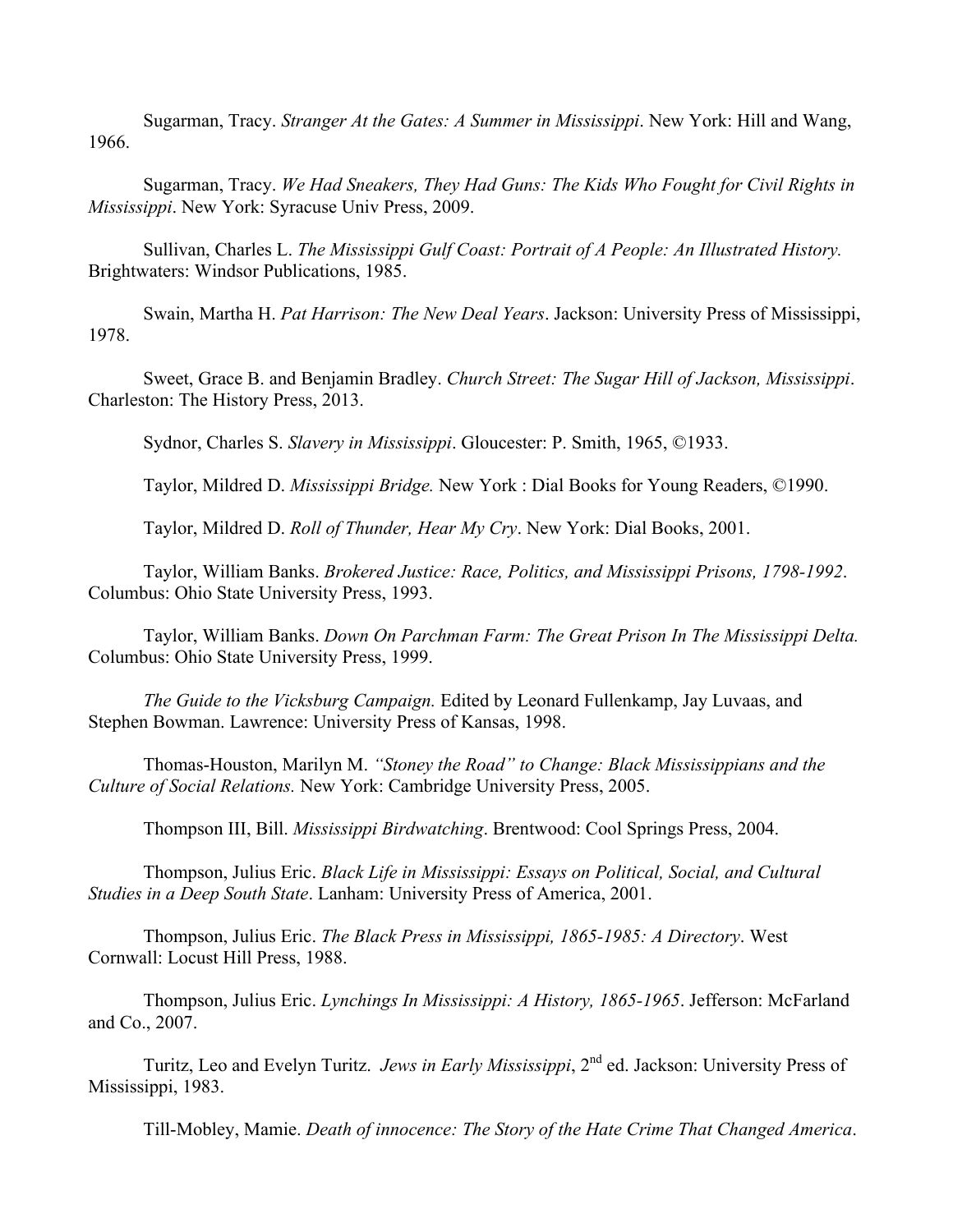New York: Random House, 2003.

Timme, Stephen L. Wildflowers of Mississippi. Jackson: University Press of Mississippi, 2007.

*Towns and Temples Along the Mississippi*. Edited by David H. Dye and Cheryl Anne Cox. Tuscaloosa: University of Alabama Press, 1990.

Trethewey, Natasha*. Beyond Katrina: A Meditation on the Mississippi Gulf Coast*. Athens: University of Georgia Press, 2012..

Umoja, Akinyele Omowale. *We Will Shoot Back: Armed Resistance in the Mississippi Freedom Movement*. New York: New York University Press, 2013.

Jr. Usner, Daniel H. *American Indians in the Lower Mississippi Valley: Social and Economic Histories (Indians of the Southeast)*. Lincoln: University of Nebraska Press, 1998.

Vander Zee, Ruth. *Mississippi Morning.* Grand Rapids: Eerdmans Books for Young Readers, 2004.

Veazey, Kyle. *Champions for Change: How the Mississippi State Bulldogs and Their Bold Coach Defied Segregation*. Charleston: The History Press, 2012.

Vollers, Maryanne. *Ghosts of Mississippi: The Murder of Medgar Evers, The Trials of Byron De La Beckwith, and the Haunting of the New South.* Boston: Little Brown And Company, 1995.

Von Hoffman, Nicholas. *Mississippi Notebook*. New York: D. White, 1964.

Wald, Elijah. *Escaping the Delta*. New York: HarperCollins, 2005.

Waldrep, Christopher.. *Jury Discrimination: The Supreme Court, Public Opinion, and a Grassroots Fight for Racial Equality in Mississippi*. Athens: University of Georgia Press, 2010.

Waldrep, Christopher. *Vicksburg's Long Shadow: The Civil War Legacy of Race and Remembrance.* Lanham: Rowman & Littlefield, 2005.

Waldron, Ann. *Hodding Carter: The Reconstruction of a Racist*. Chapel Hill: Algonquin Books of Chapel Hill, 1993.

Waller, Bill. *Straight Ahead: The Memoirs of a Mississippi Governor*. Brandon: Quail Ridge Press, 2007.

Walling Molly. *Death In the Delta: Uncovering A Mississippi Family Secret*. Jackson, University Press of Mississippi, 2012.

Walter, Mildred Pitts. *Mississippi Challenge*. New York: Bradbury Press, 1992.

Walton, Anthony. *Mississippi: An American Journey*. New York: Vintage, 1997.

Ward, Jesmyn. *Men We Reaped: A Memoir.* New York: Bloomsbury, 2013.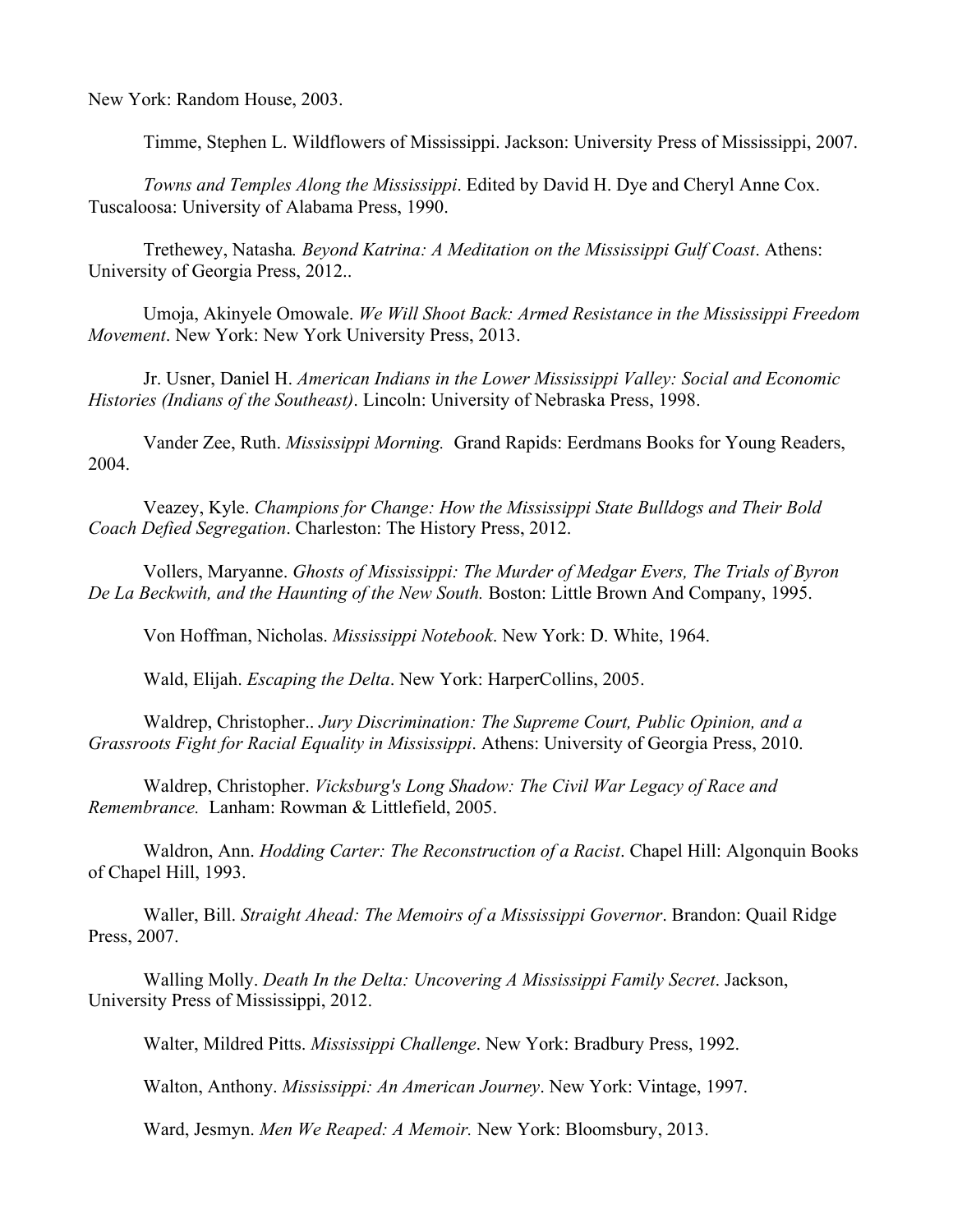Ward, Rufus. *Columbus Chronicles: Tales from East Mississippi*. Charleston: The History Press, 2012.

Waters, Wyatt. *Christmas Stories from Mississippi*. Edited by Judy H. Tucker and Charline R. McCord. Jackson: University Press of Mississippi, 2001.

Watson, Bruce. *Freedom Summer: The Savage Season that Made Mississippi Burn and Made America A Democracy.* New York: Viking, 2010.

Wayne, Michael. *Death of An Overseer: Reopening A Murder Investigation from the Plantation South*. New York: Oxford University Press, 2001.

Weary, Dolphus. *Crossing the Tracks: Hope for the Hopeless and Help for the Poor in Rural Mississippi and Your Community*. Grand Rapids: Kregel Publications, 2012.

Weaver, Herbert. *Mississippi Farmers, 1850-1860*. Nashville: Vanderbilt University Press, 1945.

Weil, Ann. *Medgar Evers.* Chicago: Heinemann Library, 2013.

Wells, Dean Faulkner. *Every Day By the Sun: A Memoir of the Faulkners of Mississippi*. New York: Crown Books, 2011.

Wells, Mary Ann. *Native Land: Mississippi, 1540-1798*. Jackson: University Press of Mississippi, 1994.

Welty, Eudora. *Delta Wedding: A Novel*. New York: Harcourt, Brace and Company, 1946.

Welty, Eudora. *One Time; One Place: Mississippi in the Depression: A Snapshot Album*. New York: Random House, 1971.

Welty, Eudora. *The Robber Bridegroom*. New York: Harcourt Brace Jovanovich, 1978, ©1970.

West. *Mississippi Rules of Court: Volume One State 2012* West, 2012.

Wharton, Vernon Lane. *The Negro in Mississippi, 1865-1890*. Chapel Hill: University of North Carolina Press, 1947.

Whitaker, Arthur Preston. *The Mississippi question, 1795-1803: A Study in Trade, Politics, and Diplomacy*. New York, London: C. Appleton-Century company, 1934.

White, D. K. *501 Little-Known Facts, Obscure Trivia, World Records & Historical Minutia from the State of Mississippi*. Oxford: Nautilus Publishing; 2012.

Whitehead, Don. *Attack on Terror: The FBI against the Ku Klux Klan in Mississippi*. New York, Funk & Wagnalls, 1970.

Whitfield, Stephen J. *A Death in the Delta: The Story of Emmett Till*. New York: Free Press,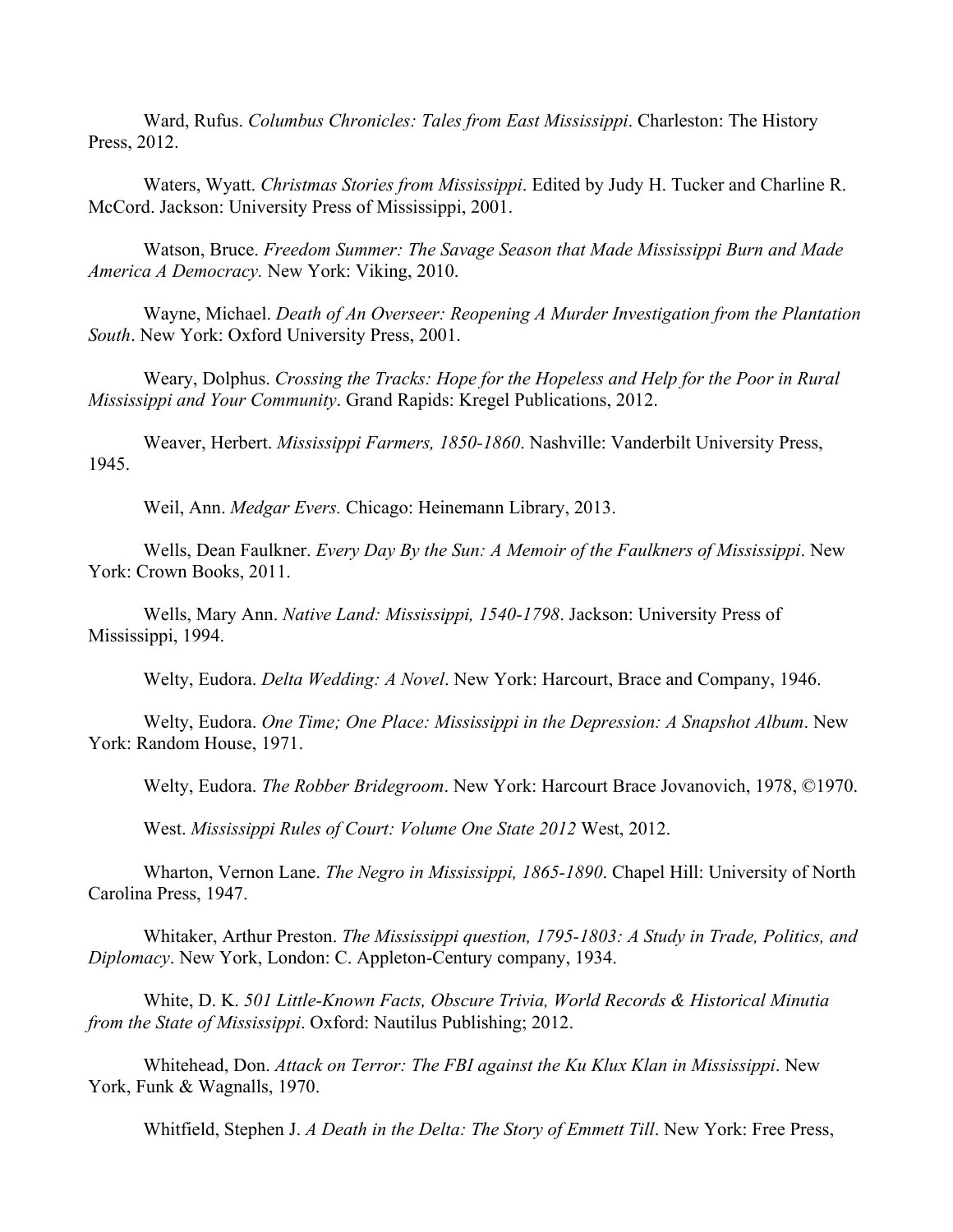1988.

Whitt, Jan. *Burning Crosses and Activist Journalism: Hazel Brannon Smith and the Mississippi Civil Rights Movement*. Lanham: University Press of America, 2010.

Williams, Michael Vinson. *Medgar Evers: Mississippi Martyr*. Fayetteville: University of Arkansas Press, 2011.

Williams, Parham. *Williams on Mississippi Evidence*, 2013-2014 ed. Dayton: LexisNexis. 2013.

Williams, Scott B. *Exploring Coastal Mississippi: A Guide to the Marine Waters and Islands*. Jackson: University Press of Mississippi, 2004.

Williamson, Joy Ann. *Radicalizing the Ebony Tower: Black Colleges and the Black Freedom Struggle in Mississippi*. New York: Teachers College Press, 2008.

Willis, John C. *Forgotten Time: The Yazoo-Mississippi Delta After The Civil War*. Charlottesville: University of Virginia Press, 2000.

Wilson, Charles H. *Education for Negroes in Mississippi Since 1910*. Boston: Meador Publishing Company, 1947.

Wiltshire, Betty Couch. *Mississippi Confederate Grave Registrations: M-Z*. Berwyn Heights: Heritage Books, Inc, 2012.

Wiltshire, Betty Couch. *Mississippi Index of Wills, 1800-1900*. Berwyn Heights: Heritage Books Inc., 2009.

Windham, Kathryn Tucker. *Thirteen Mississippi Ghosts and Jeffrey*. Tuscaloosa: University of Alabama Press, 1988, ©1974.

Winstead, Mary. *Back to Mississippi: A Personal Journey Through the Events that Changed America In 1964*. New York: Theia, 2002.

Wirt, Frederick M. *Politics of Southern Equality: Law and Social Change in a Mississippi County*. Chicago: Aldine Pub. Co. 1970.

Wise, Benjamin E. *William Alexander Percy: The Curious Life of a Mississippi Planter and Sexual Freethinker*. Chapel Hill: The University of North Carolina Press, 2012.

Woodruff, Nan Elizabeth. *American Congo: The African American Freedom Struggle in the Delta*. Cambridge: Harvard University Press, 2003.

*The Woodville Republican: Mississippi's Oldest Existing Newspaper, Vol. 1: December 18, 1823-December 17, 1839*. Compiled by O'Levia Neil Wilson Wiese.Berwyn Heights: Heritage Books Inc., 2009.

Wright, Richard. *Black Boy: A Record of Childhood and Youth*. New York: Harper, 1945.